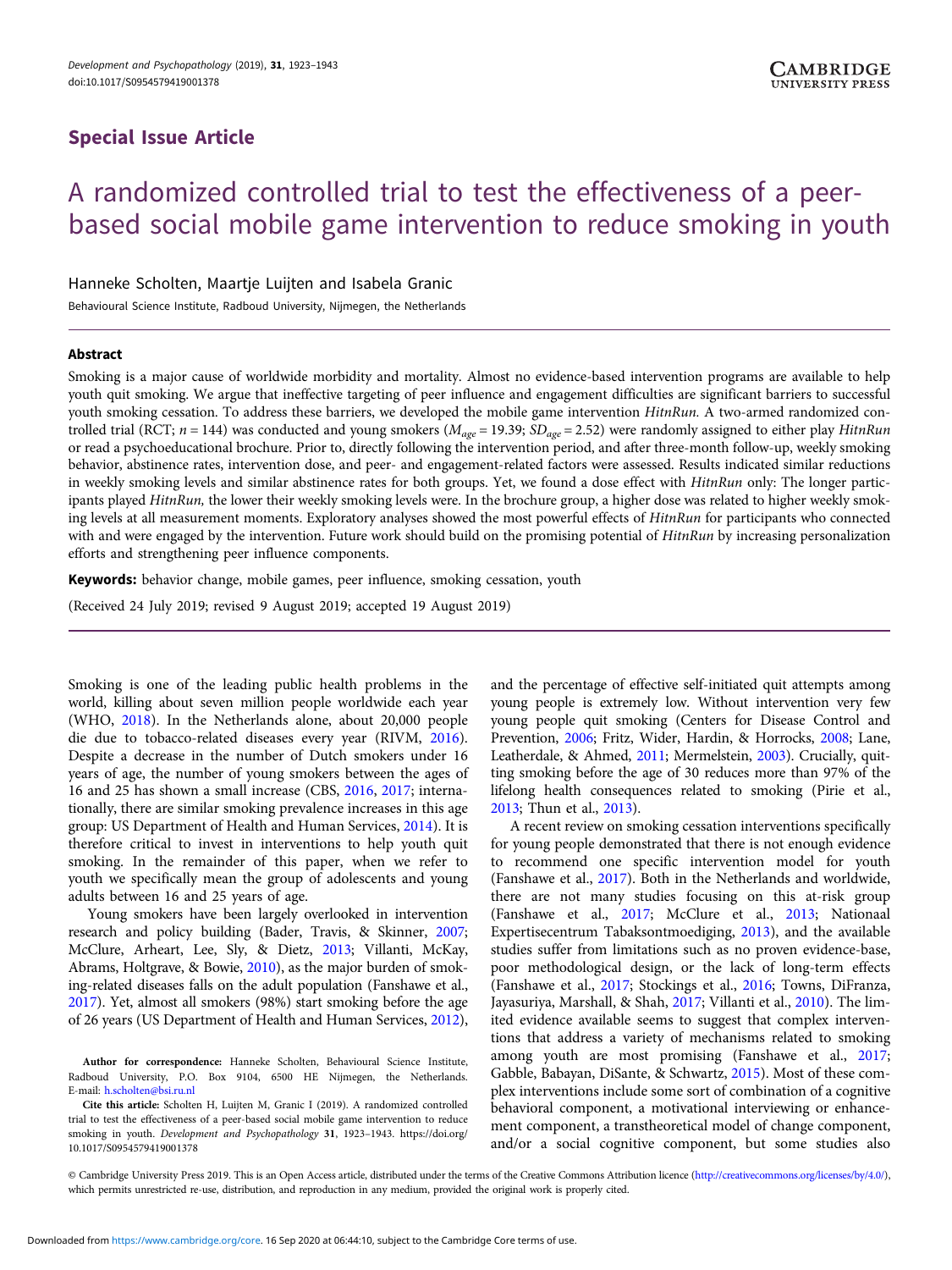include other elements such as meditation or acupressure. However, it remains unclear exactly which mechanism(s) drive observed effects and how these mechanisms could be effectively targeted (Fanshawe et al., [2017](#page-17-0); Gabble et al., [2015](#page-17-0); Waldron & Turner, [2008\)](#page-20-0).

## Barriers to Successful Smoking Cessation for Youth

Our lack of successful change in smoking behavior among young people is likely because of ineffective targeting of one of the most important predictors of youth's smoking initiation and continuation in interventions: peer influence (Dishion & Owen, [2002;](#page-17-0) Gabble et al., [2015](#page-17-0); Goodnight, Bates, Newman, Dodge, & Pettit, [2006](#page-18-0); Kim, Fleming, & Catalano, [2009](#page-18-0); Liu, Zhao, Chen, Falk, & Albarracín, [2017\)](#page-18-0). Substantial research has documented the profound effects of peer influence on youths' development and wellbeing (Choukas-Bradley & Prinstein, [2014;](#page-17-0) Rubin, Bukowski, & Bowker, [2015](#page-19-0)), specifically for smoking behavior: youth are about twice as likely to initiate or continue smoking if their peers or friends smoke (Liu et al., [2017](#page-18-0)). Several intervention programs integrate peer influence processes in one way or another, such as by including social skill training that is directed at helping youth say no to smoking peers, by nonsmoking youth's giving support and advice to smoking youths, or by suggesting to spend less time with their smoking peers (Golechha, [2016;](#page-18-0) Sussman & Sun, [2009](#page-19-0)). These programs remain highly problematic, however, for several reasons: (a) the content is still solely targeted at the individual instead of a broader peer group (Gabble et al., [2015](#page-17-0)), (b) imbalanced relationships between the support giver and support taker are not helpful (Lenkens et al., [2019](#page-18-0)), and (c) these programs instigate high resistance among young smokers (Harakeh & Van Nijnatten, [2016](#page-18-0); Schenk et al., [2018;](#page-19-0) Wolburg, [2006\)](#page-20-0).

A second important barrier to successful smoking cessation among young people is the difficulties that are encountered with recruiting and retaining youth that might benefit from intervention programs (Villanti et al., [2010](#page-20-0)). A key underlying reason for these recruitment and retention issues are youths' difficulties in finding resources and services that they find initially engaging and relevant to their needs and that will support them in a way that suits their preferences and modes of learning (Bader et al., [2007;](#page-17-0) Scholten & Granic, [2019](#page-19-0)). Young smokers are a highly heterogeneous group; not only do they differ greatly in their reasons to smoke and to quit but also in their backgrounds (McClure et al., [2013;](#page-18-0) Moran, Wechsler, & Rigotti, [2004\)](#page-18-0). For example, youth often define themselves as "occasional" or "social" smokers instead of daily smokers (McClure et al., [2013](#page-18-0); Moran et al., [2004\)](#page-18-0). Yet, these occasional or social smokers are usually not invited for smoking cessation interventions, which is problematic because intermittent smoking can lead to escalation to established smoking (Berg & Schauer, [2012](#page-17-0); McDermott, Dobson, & Owen, [2007;](#page-18-0) White, Bray, Fleming, & Catalano, [2009](#page-20-0)).

Furthermore, youth from lower educational backgrounds are equally likely to attempt to quit smoking as their higher educated counterparts, but they are less successful and drop out of intervention programs much more often (Hill, Amos, Clifford, & Platt, [2014;](#page-18-0) Hiscock, Bauld, Amos, Fidler, & Munafò, [2012;](#page-18-0) Kotz & West, [2009](#page-18-0); McCarthy, Siahpush, Shaikh, Sikora Kessler, & Tibbits, [2016](#page-18-0); Springvloet, Kuipers, & Van Laar, [2017\)](#page-19-0). Therefore, smoking cessation researchers should try to include a heterogeneous group of young smokers in cessation trials. Moreover, a one-size-fits-all approach, which ignores the different needs and motivations among young smokers, is probably not

going to have a major reach among this heterogenous group of youth (Carlson, Widome, Fabian, Luo, & Forster, [2018\)](#page-17-0). Taken together, the lack of targeting peer influences and the mismatch between the design of intervention programs and the needs of young people strongly suggest that novel approaches are critical to engaging young smokers in cessation interventions (McClure et al., [2013](#page-18-0); Thrul & Ramo, [2017](#page-19-0)).

## Intervention Development

The initiation, continuation, and cessation of smoking behavior is influenced by several mechanisms including individual (e.g., psychological, cognitive) and contextual (e.g., social) mechanisms. These mechanisms interact with each other in a complex and multidimensional way (Unger et al., [2003\)](#page-20-0). The foundation of the current study was inspired by Tom Dishion's seminal work on peer influence processes. A transactional model by Wills and Dishion [\(2004\)](#page-20-0) accounts for the potential interaction between self-control, as individual mechanism, and peer influence, as contextual mechanism, on youths' substance use. In a previous study, we developed a game to train inhibitory control through a modified version of a Go/No-Go training (Lawrence et al., [2015](#page-18-0); Veling, Van Koningsbruggen, Aarts, & Stroebe, [2014\)](#page-20-0) to help youth quit smoking. The goal of that study was to test the effects of the training on smoking-specific inhibitory control and perceived attractiveness of smoking stimuli and its possible contributions to smoking cessation. Although we found promising effects on the devaluation of smoking-related stimuli through Go/No-Go training, we found no positive effect on smoking cessation (Scholten, Luijten, Poppelaars, Johnson-Glenberg, & Granic, [under review](#page-19-0)). We believe that the lack of effects on smoking behavior could be tackled by dealing with the two barriers in intervention design described before: the inclusion of peer processes and improvements in game design to increase engagement, making the game feel relevant and fun to youth.

#### Peer processes

Social interactions take on increased importance in adolescence (Crone & Dahl, [2012\)](#page-17-0) and often provide the context in which youth start to engage in risky behaviors, such as substance use (Dishion & Owen, [2002](#page-17-0)). These risky behaviors are often the consequence of a process called peer contagion, conceptualized as a mutual influence process between peers that includes behaviors and emotions that potentially undermine one's own development or cause harm to others (Dishion & Tipsord, [2011\)](#page-17-0). Peer contagion works through positive reinforcement between peers: actions or dialogues that elicit a positive response from peers increase in frequency (Dishion & Snyder, [2016](#page-17-0)). Indeed, a wealth of research shows that affiliation with deviant peer groups is related to increases in aggression and an amplification of problem behaviors, including substance use (Dishion & Tipsord, [2011\)](#page-17-0). Yet, these precise peer contagion processes can also be harnessed to support, amplify, and maintain positive behavioral change. Consistent with principles of developmental psychopathology more generally, youths' peer relationships offer unique contributions for the introduction of support and close bonds, and these relationships serve as resources that boost youths' competence as well as a buffer against stress (Dishion & Patterson, [2006\)](#page-17-0). In particular, we propose that peer contagion processes can be positively exploited to support young people who are attempting to quit smoking.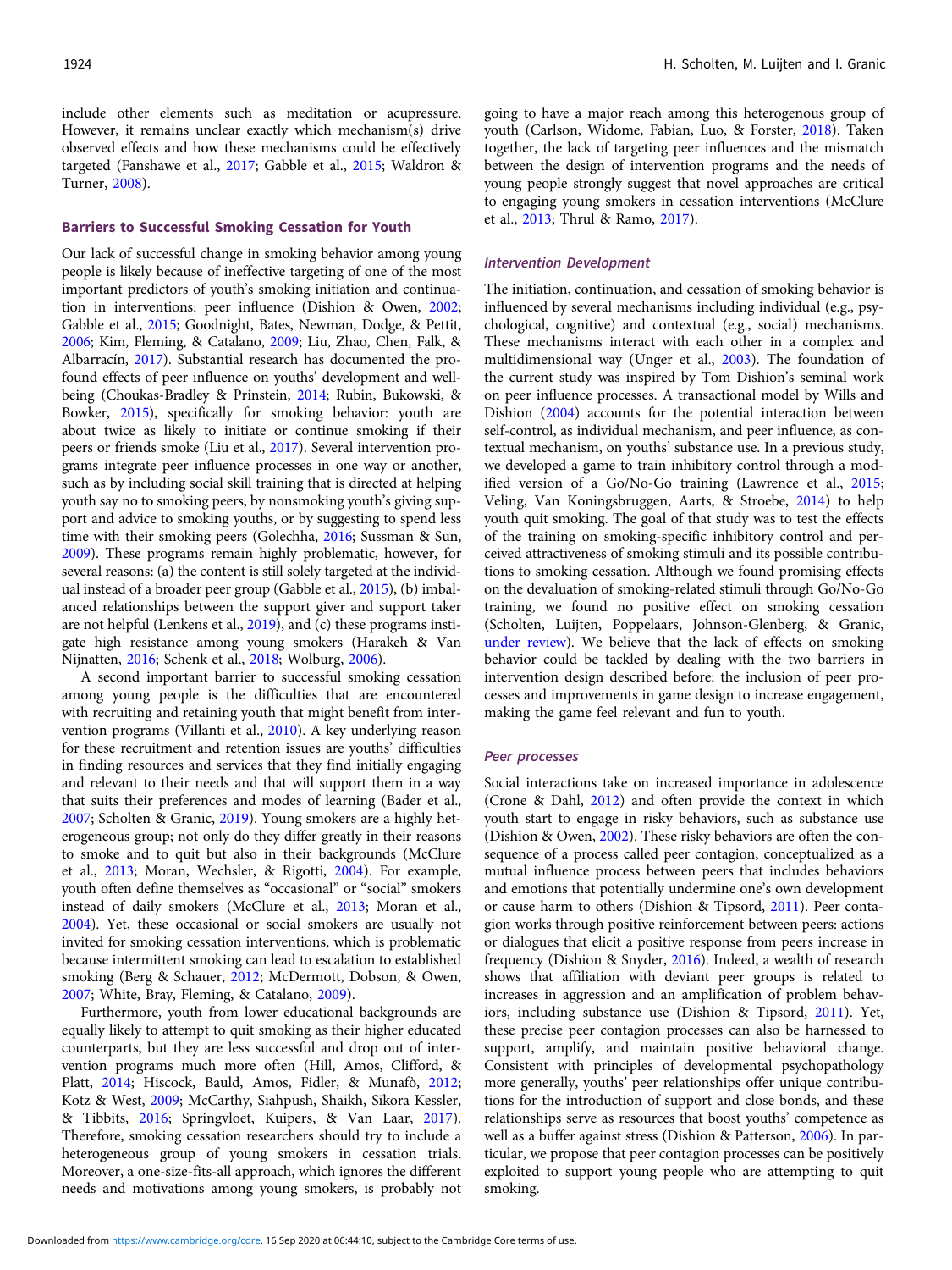If we are able to infiltrate peer systems and instantiate positive peer contagion processes, this supportive context could trigger long lasting change for youth (Dishion & Patterson, [2006;](#page-17-0) Dishion & Snyder, [2016\)](#page-17-0). A particularly promising way to infiltrate the peer system is through social digital technologies (i.e., social media, YouTube, mobile games etc.), given that these are the ubiquitous contexts currently being used for peer interaction, identity exploration, and social norm creation (Boyd, [2014;](#page-17-0) Ehrenreich & Underwood, [2016;](#page-17-0) McFarland & Ployhart, [2015;](#page-18-0) Peter & Valkenburg, [2013](#page-19-0); Prinstein & Giletta [2016;](#page-19-0) Subrahmanyam & Smahel, [2010\)](#page-19-0). Youth are connected with their peers instantaneously and continuously through interactive media, and this near-constant access provides an enormous amount of time for both positive and negative reinforcement processes to take hold (for reviews, see Lenhart, [2015a](#page-18-0); Lenhart, [2015b;](#page-18-0) Nesi, Choukas-Bradley, & Prinstein, [2018](#page-18-0)). Indeed, the features of digital media provide unique opportunities to rapidly disseminate content, to promote positive norms among peers, and to reach youth who feel stigmatized or do not connect with traditional forms of prevention or intervention (Nesi et al., [2018\)](#page-18-0).

To our knowledge, an intervention that attempts to infiltrate the broader peer system through interactive media for the purposes of supporting smoking cessation has not been done before. The current study was directed at designing and testing a social mobile game intervention that brought together like-minded youth who wanted to quit smoking, incorporating both cooperative and competitive team-based gameplay. Within their teams, participants publicly committed to quitting smoking, communicated with each other about their team performance, encouraged each other to participate, and supported each other's quit attempts.

#### Engagement processes

To address the mismatch between intervention programs and the needs of young people, we developed our intervention following design thinking principles and through a participatory process (Scholten & Granic, [2019\)](#page-19-0). By recruiting smoking youth from the outset of the design process and by finding out how these youth interact and seek information, we have a better chance of understanding their situation and designing an intervention that facilitates engagement, retains attention, and matches their needs (Boyd, [2014](#page-17-0)). Specifically, we ran focus groups with a diverse group of smoking youth, iterated on several versions of the game, and employed play testing, leading us to two key lessons.

First, we learned that there is a common misconception that youth do not want to quit smoking because they just started smoking and they are uninformed about the health consequences of smoking. However, research indicates that young people are just as motivated to quit as adults are (Ramo et al., [2018\)](#page-19-0), yet they are less likely to use the available adult evidence-based smoking cessation interventions (e.g., nicotine replacement therapy, medication, counseling, quit lines), instead trying to quit on their own (Curry, Sporer, Pugach, Campbell, & Emery, [2007;](#page-17-0) Fiore et al., [2008](#page-17-0); Solberg, Asche, Boyle, McCarty, & Thoele, [2007;](#page-19-0) Thrul & Ramo, [2017\)](#page-19-0). Indeed, young people value selfreliance and self-sufficiency (Lenkens et al., [2019](#page-18-0); Schenk et al., [2018\)](#page-19-0), which require both the capability of insight into your own situation and needs and the availability of social capital (Lauriks et al., [2014\)](#page-18-0). Therefore, most youth expressed the desire to quit smoking using their own strength (Bader et al., [2007;](#page-17-0) Lenkens et al., [2019](#page-18-0); Schenk et al., [2018](#page-19-0)) and they wanted help

with their quit attempt, but not when this advice was didactic, outdated, or boring (Bader et al., [2007\)](#page-17-0).

Second, we discovered that there was a great deal of variability in terms of where and when young people chose to smoke, suggesting the importance of tailoring an intervention to youth's individual preferences. We learned that smoking served several functions: to cope with stress, to overcome boredom during the day (e.g., waiting for the bus) and, crucially, to socialize with friends during breaks. Many youth felt captivated by their smoking addiction, and although they knew that most smoking moments were driven by habitual behavior, they could not distract themselves from their feelings of craving.

From these conversations with youth, we designed a game intervention to serve as a functional replacement for the smoking habit that could be played on a mobile phone during individualized moments of high craving. Both distraction from feelings of craving (Kong, Ells, Camenga, & Krishnan-Sarin, [2014](#page-18-0); Ploderer, Smith, Pearce, & Borland, [2014](#page-19-0); Whittaker, McRobbie, Bullen, Rodgers, & Gu, [2016](#page-20-0)) and tailoring an intervention to individual preferences (An et al., [2008;](#page-17-0) Kong et al., [2014](#page-18-0); Villanti et al., [2010](#page-20-0); Whittaker et al., [2016;](#page-20-0) Zanis et al., [2011](#page-20-0)) are practices that are helpful and recommended for effectively quitting smoking.

#### Design and Hypotheses

In the present preregistered, two-armed randomized controlled trial (RCT) we examined the effects of HitnRun, a social mobile game, among young smokers who were motivated to quit smoking. We targeted young smokers ranging from 16 to 26 years of age, with a specific focus on youth between 16 and 18. In the Netherlands, youth from this subgroup are often excluded from research because it is legally forbidden for people under the age of 18 years to purchase tobacco. In addition, many youth between 16 and 18 do not tell their parents that they smoke, yet previous Dutch legislation necessitated parental consent for participation of youth under 18. This legislation changed just after we started recruitment; therefore, we updated our IRB approval to include participants between 16 and 18 years of age, without the necessity of parental consent. Furthermore, we tried to include a diverse group of young people, ranging from light, intermittent smokers to heavy, dependent smokers (McClure et al., [2013](#page-18-0); Villanti et al., [2010](#page-20-0)) and ranging from lower educational to higher educational backgrounds (Hiscock et al., [2012;](#page-18-0) Springvloet et al., [2017](#page-19-0)). A psychoeducational brochure, which is a common intervention for smoking cessation that does not include any components actively targeted in HitnRun (Boot, Simons, Stothart, & Stutts, [2013\)](#page-17-0), was selected as the active control intervention. We examined the effects of HitnRun compared with those of the psychoeducational brochure on participants' weekly smoking behavior and abstinence rates at pretest, post-test, and three-month follow-up.

We expected that the game group would show larger decreases in weekly smoking behavior and higher abstinence rates at posttest and three-month follow-up than the brochure group. In addition, we expected that we would find a dose-response effect in the game group: the more time spent playing the game the larger the decrease in weekly smoking behavior. Furthermore, based on Tom Dishion's social reinforcement and contagion research, we tried to harness the power of the peer system and its potential to support change processes by including a text-based, peer support component to HitnRun. Our preliminary, and modest, goal at this early stage was to track how youth naturally used and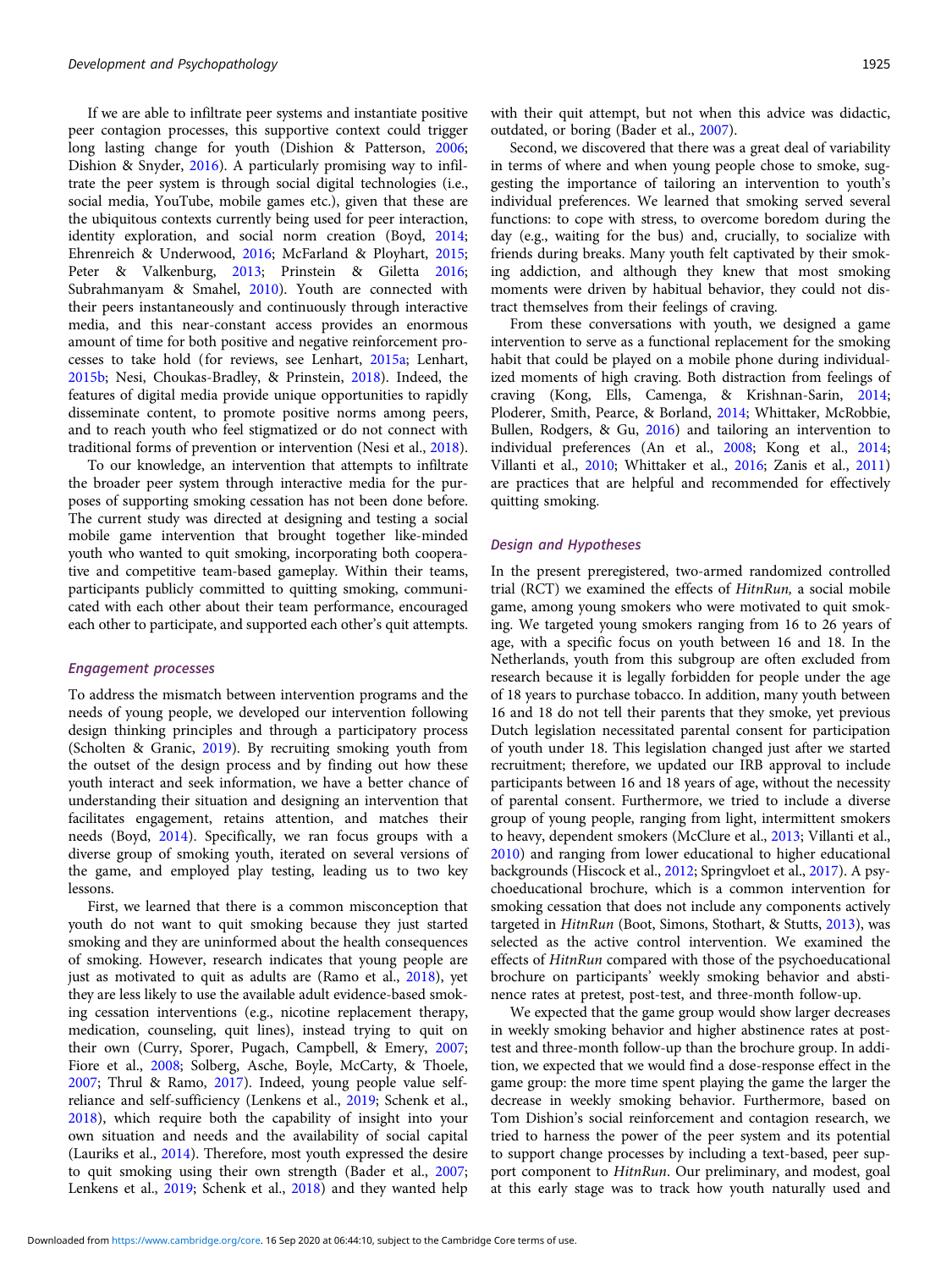navigated through our digital intervention, with a specific focus on the peer-based support opportunities and engagement properties of HitnRun. We did not have the resources to build a fully integrated communication system in HitnRun; therefore, we resorted to the Google Hangouts function on participant's mobile phones that they were encouraged to use to communicate with their team members. These team-based conversations were expected to be a rich source of information for exploring the effects of our peer-based design on intervention dose and smoking behavior. Our intention was to use simple, text-based analytic methods to investigate whether the frequency of communication with each other, as well as the use and frequency of certain types of words (e.g., emotion words), would be related to outcomes.

Because HitnRun has never been evaluated or implemented, we also collected intervention evaluation measures to understand whether our engagement goals were met and to inform further iterations of the game. In order to consider the design of HitnRun successful, HitnRun should have been able to engage youth; otherwise, our rationale for using design thinking and participatory design principles is lost. We hypothesized that participants in the game group would rate the game more favorably after intervention than the brochure group. In addition, we predicted that, within the game group, higher game evaluation scores would be related to a higher dose of gameplay and a larger decrease in smoking behavior over time.

## Materials and Methods

#### **Participants**

Youth were recruited through flyers on campus and through online advertisements on Facebook and Instagram. We also recruited through high schools and vocational education institutions and administered screening questionnaires with active consent from participating youth. Our electronic screening questionnaire included questions about smoking frequency and quantity, environmental smoking, motivation to quit, demographics, questions related to the exclusion criteria, and if participants wanted to, their contact details. Screening data were collected between April 2017 and May 2018, before and during the intervention. Study inclusion criteria included the following: (a) aged 16 to 26 years, (b) at least a weekly smoker, (c) motivated to quit smoking for at least four weeks during study participation (Prochaska et al., [1994\)](#page-19-0), and (d) willing to give informed consent. Exclusion criteria included (a) taking psychotropic drugs and (b) receiving psychosocial care.

When participants were between 16 and 18 years of age, we asked if their parents were aware of their smoking. If yes, we asked for their permission to talk to their parents and inform them about the study. If no, we encouraged youth to talk to their parents about their smoking behavior and participation in the current study. Yet, we did not force youth to tell their parents about their smoking behavior, neither did we exclude them from the study as formally we did not need parental consent for youth 16 years and older. We got explicit permission from the ethical committee for this procedure, as we found it important to include this vulnerable group of youth. In the Netherlands, it is legally forbidden for people under 18 years of age to purchase tobacco, so many youth between 16 and 18 do not tell their parents that they smoke, which results in youth from this subgroup often being excluded from research.

In total, 144 young people (54.9% females) took part in the study, with a mean age of 19 ( $M_{age} = 19.39$ ;  $SD_{age} = 2.52$ ; range = 16–27). The sample included more participants with a lower education level (56%) than with a higher education level (44%). Participants smoked at least one day per week  $(M = 6.18,$  $SD = 1.55$ , range = 1-7), and smoked on average 71 cigarettes per week  $(M = 70.63, SD = 47.82, range = 1-252)$ . Fagerström scores (FTND) were suggestive of moderate levels of nicotine dependence,  $M = 2.72$ ,  $SD = 2.16$ , range = 0-10 (Heatherton, Kozlowski, Frecker, & Fagerstrom, [1991;](#page-18-0) Vink, Willemsen, Beem, & Boomsma, [2005\)](#page-20-0). Finally, 63% of the participants had attempted to quit smoking before, with an average of 2.91 quit attempts  $(M = 2.91, SD = 2.44, range = 0-16)$ . All participant characteristics are displayed in [Table 1.](#page-4-0)

## Sample size

Based on an a priori power analysis using G\*Power 3, the target sample size was set at 128 participants (Faul, Erdfelder, Lang, & Buchner, [2007](#page-17-0); repeated measures analysis of variance (ANOVA), between subjects design;  $\eta^2 = 0.06$ ,  $\alpha = 0.05$ , power = 0.80). In total, 144 young people were enrolled in the study, allowing for 10% attrition.

#### Randomization

A blocked randomization scheme was used, as we randomized 12 participants to one intervention cohort that started the intervention at the same day and time. Randomization of the cohorts was performed by an independent researcher using random number generation. The intervention scheme was  $(0 = b$ rochure intervention; 1 = game intervention): 0, 1, 0, 1, 1, 0, 0, 1, 0, 1, 0, 1.

## Procedure

Data were collected at the Behavioural Science Institute Laboratory of Radboud University. Participants were asked to refrain from smoking at least one hour before the start of the first lab visit (i.e., pretest). At the first lab visit, participants provided informed consent and were randomized into either the game group ( $n = 72$ ) or the brochure group ( $n = 72$ ). Test procedures lasted approximately 120-–180 minutes, with a number of neurocognitive and EEG measures that were administered as part of a larger research project. The current study focused on the outcomes to assess intervention effectiveness, dose-response effects, and peer influence and engagement factors.

After all testing procedures, participants received an explanation of the intervention they were randomly assigned to. Participants in the brochure group were instructed to read the brochure at least once at home during the intervention period, and they were reminded halfway through the intervention period to engage with the intervention via a personalized email. Participants in the game group were instructed to play the game at least once per day for 2 to 5 minutes, and they received tailored prompts to keep them engaged with the intervention and remind them of the purpose of the game. The official start of the intervention period of four weeks was determined by the inclusion of twelve participants in one cohort; after twelve participants visited the lab the complete group was informed about their official quit day with at least a four day notice. All twelve participants in one cohort quit smoking together at their official quit date. Participants were allowed to use other smoking cessation aids to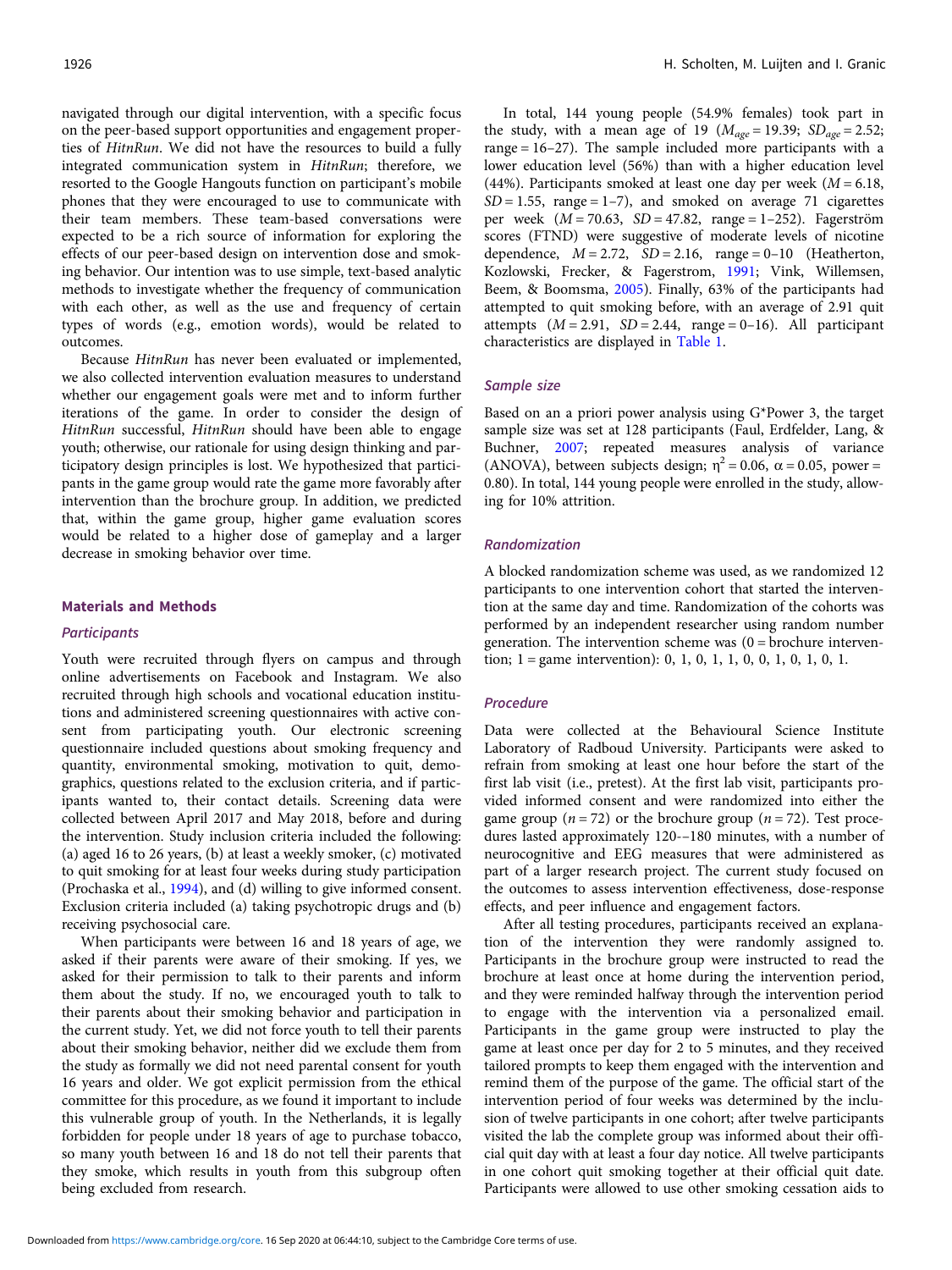#### <span id="page-4-0"></span>Table 1. Participant characteristics and outcome variables per group at pretest

|                                        |           |                                                             | <b>Brochure Group</b> | Game Group    | Test statistic ( <i>t</i> -test or $\chi^2$ - test) |
|----------------------------------------|-----------|-------------------------------------------------------------|-----------------------|---------------|-----------------------------------------------------|
| Sex                                    | n(%)      | Male                                                        | 38 (52.8)             | 27(37.5)      |                                                     |
|                                        |           | Female                                                      | 34 (47.2)             | 45 (62.5)     | $\chi^2$ (1, n = 144) = 3.39, p = .065              |
| Age                                    | Mean (SD) |                                                             | 19.63 (2.59)          | 19.15 (2.45)  | $t(142) = 1.13; p = .262$                           |
| <b>Education level</b>                 | n(%)      | Vocational education (i.e., VMBO and MBO)                   | 43 (59.7)             | 37 (51.4)     |                                                     |
|                                        |           | (Preparatory) higher general education (i.e., HAVO and HBO) | 7(9.7)                | 10(13.9)      |                                                     |
|                                        |           | (Pre-) university education (i.e., VWO and WO)              | 22 (30.6)             | 25 (34.7)     | $\chi^2$ (2, n = 144) = 1.17, p = .557              |
| Prior game experience                  | Mean (SD) |                                                             | 6.30(8.00)            | 6.40(9.00)    | t (140) = $-.07; p = .945$                          |
| Years of smoking                       | Mean (SD) |                                                             | 4.28(2.18)            | 4.03(2.63)    | t (140) = .61; $p = .545$                           |
| Nicotine dependence                    | Mean (SD) |                                                             | 2.79(2.21)            | 2.64(2.12)    | $t(142) = .94; p = .672$                            |
| Smoking frequency                      | n(%)      | Weekly                                                      | 21(29.2)              | 24 (33.3)     |                                                     |
|                                        |           | Daily                                                       | 51 (70.8)             | 48 (67.7)     | $\chi^2$ (1, n = 144) = .29, p = .590               |
| Cigarettes per week                    | Mean (SD) |                                                             | 70.17 (46.05)         | 71.08 (49.85) | t (142) = $-.11; p = .910$                          |
| Craving                                | Mean (SD) |                                                             | 30.50 (12.99)         | 32.26 (12.24) | t (142) = -.84; $p = .403$                          |
| Motivation to quit                     | n(%)      | Not at all                                                  | 1(1.4)                | 0(0)          |                                                     |
|                                        |           | A little bit                                                | 1(1.4)                | 3(4.2)        |                                                     |
|                                        |           | Neutral                                                     | 10(13.9)              | 11(15.3)      |                                                     |
|                                        |           | Much                                                        | 43 (59.7)             | 44 (61.1)     |                                                     |
|                                        |           | Very much                                                   | 17 (23.6)             | 14 (19.4)     | $\chi^2$ (4, n = 144) = 2.35, p = .672              |
| Expectations                           | Mean (SD) |                                                             | 13.10 (4.74)          | 13.22 (4.71)  | $t(142) = -.16; p = .874$                           |
| Number of smoking friends              | n(%)      | No one                                                      | 1(1.4)                | 0(0.0)        |                                                     |
|                                        |           | One friend                                                  | 1(1.4)                | 2(2.8)        |                                                     |
|                                        |           | Two friends                                                 | 3(4.2)                | 3(4.2)        |                                                     |
|                                        |           | Three friends                                               | 4(5.5)                | 7(9.7)        |                                                     |
|                                        |           | Four friends                                                | 7(9.7)                | 6(8.3)        |                                                     |
|                                        |           | Five or more friends                                        | 56 (77.8)             | 54 (75)       | $\chi^2$ (5, n = 144) = 2.27, p = .811              |
| Exposure to peer environmental smoking | n(%)      | Sometimes (less than once a week)                           | 5(8.3)                | 14 (21.9)     |                                                     |
|                                        |           | Regularly (not daily, but weekly)                           | 11(18.3)              | 11(17.2)      |                                                     |
|                                        |           | Often (almost daily)                                        | 25(41.7)              | 15 (23.4)     |                                                     |
|                                        |           | Very often (multiple times a day)                           | 19 (31.7)             | 24 (37.5)     | $\chi^2$ (3, n = 124) = 7.22, p = .065              |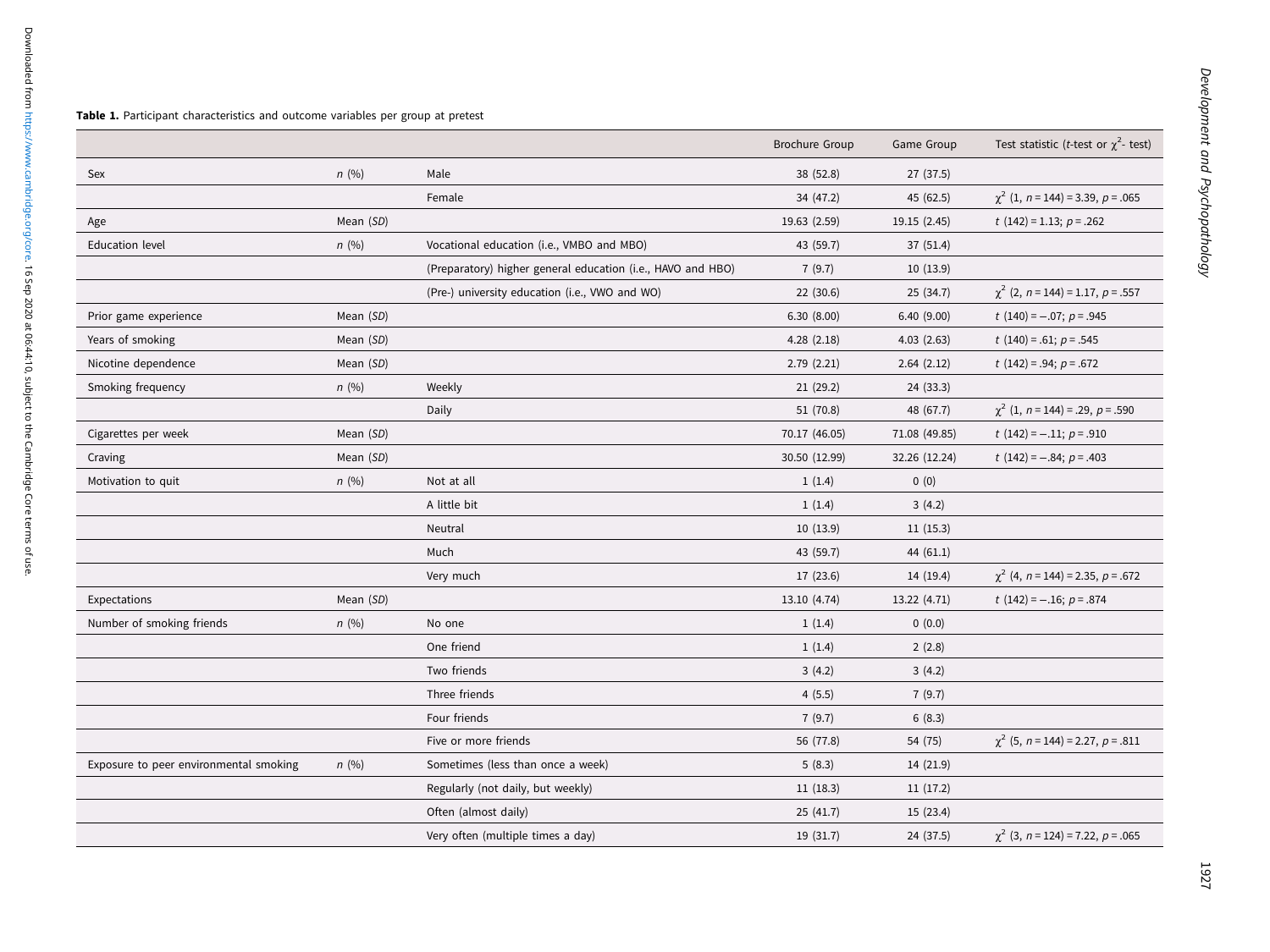help them stay abstinent during their quit attempt; we asked them to report on these aids at post-test. Nine participants reported to have used other aids during their quit attempt, ranging from food-related replacements (lollipops or other candy, oranges, chewing gum;  $n = 4$ ), shisha pens (without nicotine;  $n = 2$ ), or nicotine replacement aids (e-cigarette or nicotine patches;  $n = 3$ )<sup>1</sup>.

After the four week intervention period, participants came to the lab for the second time (i.e., post-test) and completed the same procedure as at the pretest (with the exception that we added some reading/playing frequency and evaluation questions to the questionnaire, to get insights about engagement with intervention materials). Three months after the second lab visit, participants received a digital questionnaire at home for follow-up assessment. After filling out the three-month follow-up questionnaire, participants received course credits or a €60 gift certificate for their participation. Pretest and post-test data were collected between September 2017 and August 2018. Follow-up data were collected between January and October 2018. The current study was approved by the ethics committee of the faculty of social sciences at Radboud University (ECSW2017-1303-487; Amendment: ECSW-2017-001) and registered at the Dutch Trial Register (No. NTR6706).

#### Loss to follow-up

At pretest, 144 youth took part in the study (see [Figure 1](#page-6-0)). The response rate for the post-test in the lab was  $91\%$  ( $n = 131$ ). Of the thirteen youth who did not show up for post-test, two had been randomized to the game group and eleven to the brochure group. Although these thirteen people did not visit the lab at posttest, four of them still filled out the questionnaire part of this study at home ( $n = 135$ , response rate = 94%). Two of those participants had been randomized to the game group and two to the brochure group. The response rate for the three-month follow-up was 97% ( $n = 135$ ). Of the five participants who did not complete the three-month follow-up questionnaires at home, zero had been randomized to the game group and five to the brochure group. Of the nine youth who did not fill out the post-test questionnaire, four did fill out the three-month follow-up questionnaire.

Attrition analyses were conducted to examine whether youth who stayed in the study and completed the follow-up assessment differed with respect to sex, age, education, study condition, and baseline weekly smoking levels from youth who were lost to follow-up. Logistic regression analyses with loss to follow-up as the dependent variable showed no differences for sex ( $p = .403$ ), age ( $p = .256$ ), education ( $p = .988$ ), study condition ( $p = .997$ ), and baseline weekly smoking levels ( $p = .472$ ).

## **Interventions**

#### Game

The current version of the social mobile game HitnRun is the second iteration of this game, and it is based on a genre that is usually referred to as a "runner" game. In runner games, players control an avatar that is running forward continuously while collecting points along the way by moving the character up-and-down or left-to-right. The first iteration of HitnRun was fully focused around principles of Go/No-Go training (Lawrence et al., [2015;](#page-18-0) Veling et al., [2014](#page-20-0)), and it was tested for its effects on inhibitory control and evaluation of smoking stimuli (Scholten et al., [under review](#page-19-0)) and food stimuli (Poppelaars et al., [2018](#page-19-0)). In the second iteration of HitnRun, we stuck to the integration of Go/No-Go training because we found promising decreases in evaluations of smoking stimuli over time in the game group compared with the brochure group (Scholten et al., [under review](#page-19-0)). In addition, we added features to the game to 'infiltrate' the peers system and to maximize engagement processes. The most important features of the current version of HitnRun are described below (see [Figure 2\)](#page-7-0).

We altered the delivery mode of HitnRun to accommodate a mobile platform. Mobile phones offer resources for coping in high-risk situations when quitters may be tempted to relapse, as support is available at any time and place (Whittaker et al., [2016](#page-20-0)). We wanted HitnRun to serve as a functional replacement for participants' smoking habit psychologically and physically (i.e., keeping their hands busy; Struik, Bottorff, Baskerville, & Oliffe, [2018\)](#page-19-0). Therefore we needed a method of delivery that was flexible, portable, and relevant. Smoking is triggered for a variety of reasons such as boredom, stress, or being in the company of smoking friends (McClure et al., [2013\)](#page-18-0); thus, we designed the game to be played during individualized moments of high craving, stress, or boredom. The runner genre lends itself perfectly for short bursts of intensive gameplay (i.e., 3–5 minutes per session), which is also the approximate time it takes to overcome a craving moment or to smoke a cigarette (O'Connell et al., [1998](#page-19-0)). During the pretest, we put emphasis on this information: participants were specifically told that these moments only take a short while and that distracting yourself during those moments helps overcome craving. Furthermore, we designed tailored prompts that reminded users to play when they were suffering from high levels of craving.

These tailored prompts were constructed for each individual separately and relied on three sources of information. Participants filled out a craving diary in which they indicated at what exact moments during each week and weekend day they experienced high levels of craving and why. In addition, we asked participants for their top three motivations to quit smoking and wrote them down for them. Finally, we primed the participants to think about their future self as a nonsmoker and the benefits related to that (Scholten, Scheres, De Water, Graf, Granic, & Luijten, [2019](#page-19-0)). These motivations and future benefits were used in combination with the craving diary information at the pretest in composing the tailored prompts that were sent to participants once or twice a day during the first two weeks. As we expected craving levels to go down over intervention time (Struik et al., [2018](#page-19-0)), the participants received fewer emails during the last two intervention weeks.

In addition, we tried to take advantage of the effects of peer influence on smoking behavior in a supporting and reinforcing way by using game-based experiences that were fundamentally interactive. We brought youth together with like-minded peers who were motivated to quit. Participants were rewarded for prosocial instead of antisocial behaviors by using cooperative teambased gameplay; all participants were member of a team of four people. We applied "friendly" peer pressure in playful nudges to encourage players to engage with the game, thereby implicitly reminding participants they were all quitting together.

<sup>&</sup>lt;sup>1</sup>We re-ran our confirmatory analyses without the nine participants that reported the use of additional aids to quit smoking. These results did not differ from the results over the whole sample, nor did the additional use of smoking cessation aids moderate the effect of group on smoking outcomes. Therefore, we did not covary for the use of additional smoking cessation aids.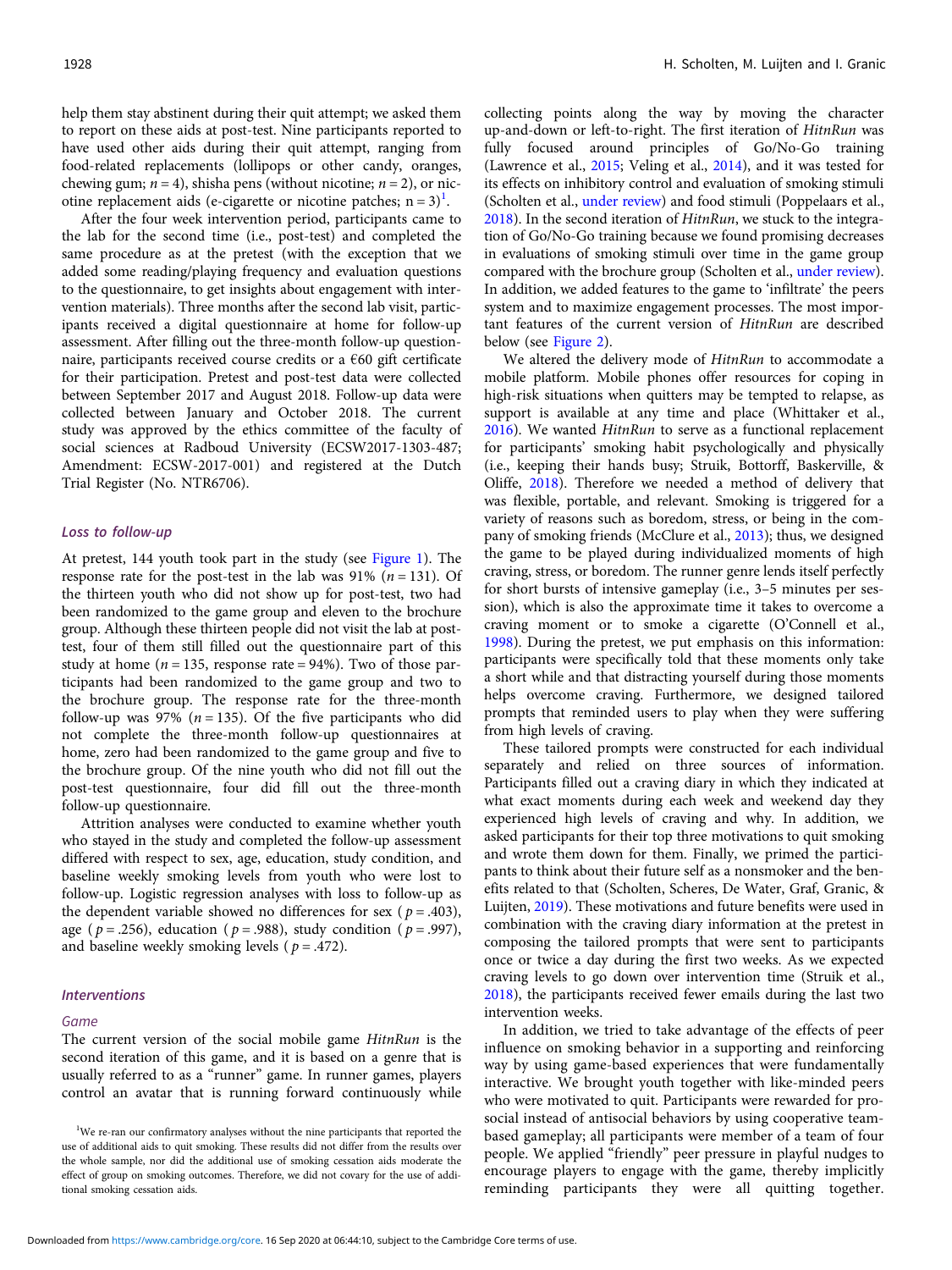<span id="page-6-0"></span>

Figure 1. Flow of participants through trial.

Specifically, each day a bonus could be obtained that was contingent on the participation of all team members, when one or more team members did not play, no bonus was given. Competitive team play elements were added to keep up motivation, commitment, and engagement, without our having to resort to didactic or stigmatizing scare tactics. There were three teams of four members competing against each other who all had the same quit date (they belonged to the same cohort of 12 participants).

Within teams, players could communicate with each other through the Google hangouts function on their mobile phone. Participants were instructed at the pretest to use this function to motivate their fellow team members to play the game and to seek and give support regarding their quit attempt. On average participants played the game  $18.86$  times  $(SD = 11.48;$  range = 0–60); in total, they played 114.26 minutes  $(SD = 106.07;$ range  $= 0-450$ ) over all play sessions.

## Brochure

The freely available self-help brochure Wat je zou moeten weten over stoppen met roken (What you should know about quitting smoking) by the Trimbos Instituut [\(2014\)](#page-20-0) was provided to participants in the brochure group. This brochure, designed for the general public, seeks to optimally prepare individuals for a quit attempt by addressing the benefits of quitting smoking, describing the withdrawal symptoms individuals will probably encounter and how to cope with these, providing references to specialist support, and supporting methods such as nicotine replacement therapy. Participants received a digital version of this 16-page brochure on the day before their official quit day, to read at least once in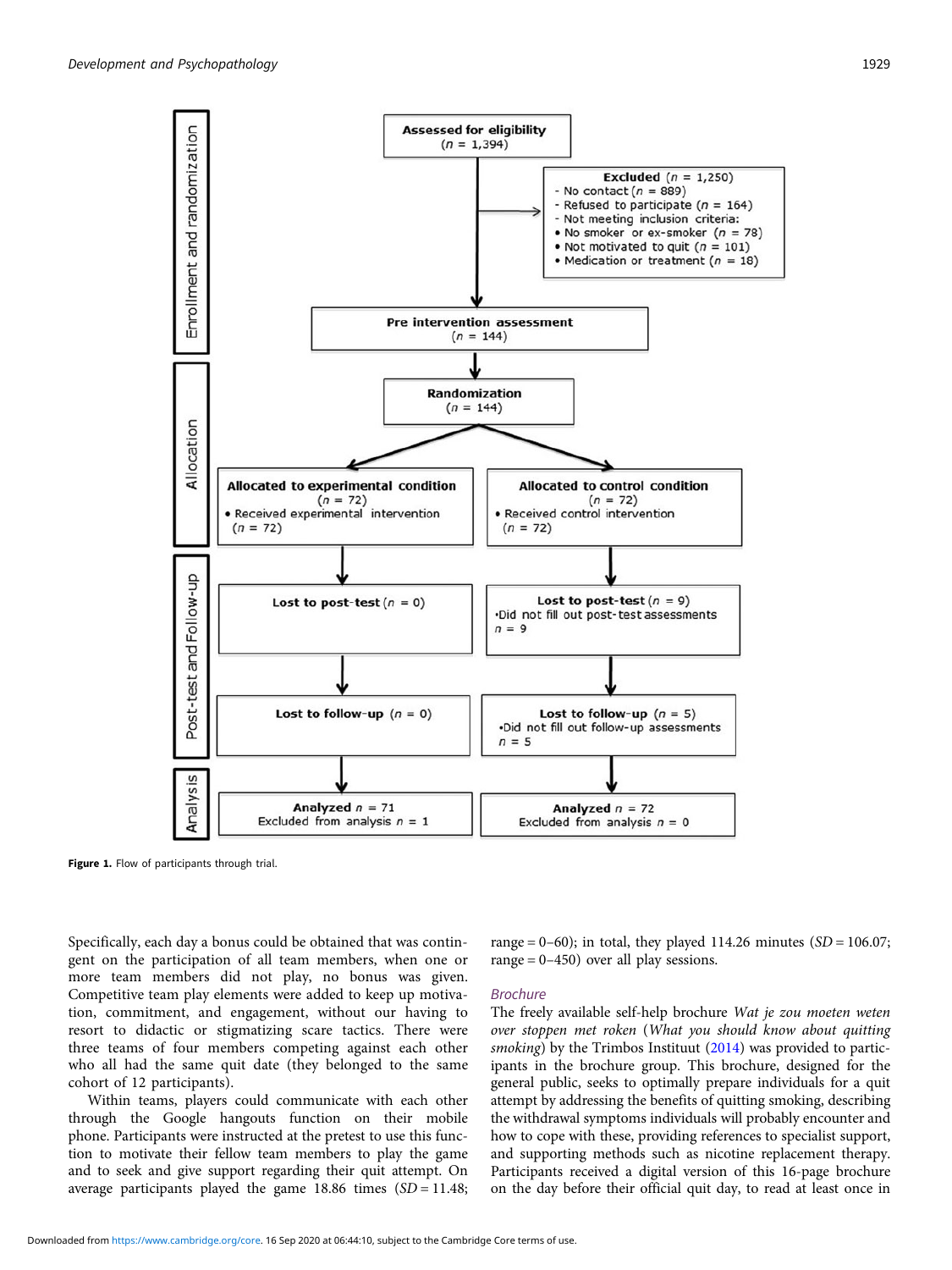<span id="page-7-0"></span>

Figure 2. Screenshots HitnRun game play.

the intervention period and more often if they wanted to. On average participants read the brochure  $2.52$  times  $(SD = 1.19)$ ; range  $= 1-6$ ).

#### **Measures**

## Weekly smoking behavior

Weekly smoking behavior was assessed at pretest, post-test, and three-month follow-up by multiplying the values for responses to two questions: a question measuring the number of smoking days ("How many days per week do you smoke on average?") and a question measuring smoking quantity per day ("On a day that you smoke, how many cigarettes do you smoke on average? I smoke approximately \_\_ cigarettes a day.")

## Abstinence

Abstinence was assessed at post-test and three-month follow-up by the question: "Have you smoked in the last 24 hours, even if it was just one puff?" Participants could answer this question with  $yes (1)$  or no  $(0)$ .

#### Intervention dose

At post-test, participants estimated the number of minutes that they spent reading the brochure or playing the game (dose). Specifically, they answered the following question: "How many minutes in total did you spend reading the brochure/playing the game?" Participants could respond by typing in a number representing the dose of reading the brochure/playing the game. Based on a median split, we created a dichotomous variable indicating either a low or. high dose of reading/play sessions (i.e., hereafter referred to as dose). In the brochure group the median for dose was 30 ( $n_{\text{low}} = 42$ ;  $n_{\text{high}} = 19$ ), and for the game group the median for dose was 80 ( $n_{\text{low}} = 37$ ;  $n_{\text{high}} = 35$ ).

## Text-based analyses—game group only

Participants in the game group could communicate with each other by using the Google hangouts function. The textual hangouts data for all participants in the 18 groups was saved and used for analysis with a computerized text analysis program, Linguistic Inquiry and Word Count (LIWC2015; Pennebaker, Boyd, Jordan, & Blackburn, [2015\)](#page-19-0). Linguistic Inquiry and Word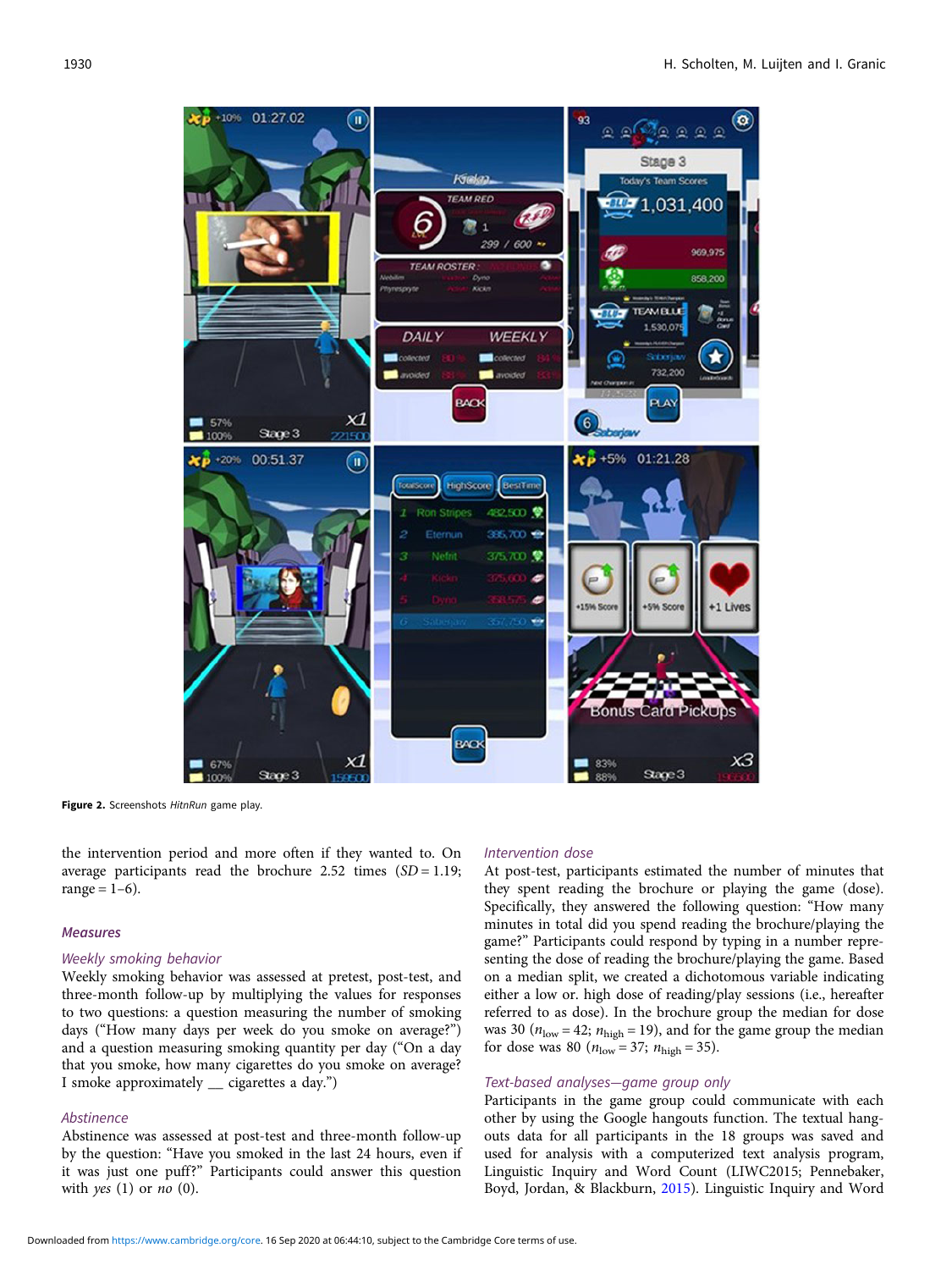Count has been shown to be a reliable and valid method for measuring psychological constructs, particularly emotion (Tausczik & Pennebaker, [2010](#page-19-0)). A complete list of the standard LIWC2015 scales can be found in the supplementary materials or in the article by Pennebaker and colleagues ([2015\)](#page-19-0).

For our purposes, we extracted the data from LIWC2015 on a group level and fed that into SPSS to relate the textual data to our outcome variables, weekly smoking behavior and the dose of game play. Although LIWC2015 can analyze text along more than 90 linguistic dimensions, several categories were excluded from the present analyses. First, variables were excluded from all subsequent analyses if they were not expected to be relevant in the current study (Newman, Pennebaker, Berry, & Richards, [2003\)](#page-18-0). Second, any linguistic variables that were used at extremely low rates (less than 0.2% of the time) were excluded (Newman et al., [2003\)](#page-18-0). For example, we were interested in the results related to the categories future focus, money, death, and friend, but these categories had base rates that were too low to be interpreted. Therefore, the final list of variables that were used in the analysis was reduced to eleven variables.

We were specifically interested in (a) the overall word count  $(M = 234; SD = 440.13)$ , as previous work on small groups or communities suggests that group cohesion increases if more words are used (Leshed, Hancock, Cosley, McLeod, & Gay, [2007\)](#page-18-0). In turn, higher group cohesion is related to better outcomes (Tamersoy, Chau, & De Choudhury, [2017;](#page-19-0) Tausczik & Pennebaker, [2010\)](#page-19-0); (b) emotional tone, as positive affect words are associated with low risk of smoking relapse (Murnane & Counts, [2014](#page-18-0); Tamersoy et al., [2017\)](#page-19-0); (c) first person singular pronouns, as first person singular pronouns are associated with high risk of smoking relapse (Tamersoy et al., [2017\)](#page-19-0); (d) first person plural pronouns, as group cohesion increases if more first person plural pronouns are used (the "we can do this" feeling; Sexton & Helmreich, [2000\)](#page-19-0); (e) second person pronouns, as lower use of second person pronouns is indicative of lowered social interaction with the greater community and linked to increased risk of relapse (Tamersoy et al., [2017\)](#page-19-0); (f) impersonal pronouns, as impersonal pronouns might indicate distancing oneself from their internal state (Collins et al., [2009\)](#page-17-0); (g) social, as the use of social words is related to better team cohesion (Neubauer, Woolley, Khooshabeh, & Scherer, [2016](#page-18-0)); (h) affiliation, as affiliation is seen as an indicator of identification with the community one belongs too (Best, Bliuc, Iqbal, Upton, & Hodgkins, [2018](#page-17-0)); (i) focus past, as past tense words are associated with low risk of smoking relapse (Tamersoy et al., [2017\)](#page-19-0); (j) focus present, as the use of present tense words is associated with high risk of smoking relapse (Tamersoy et al., [2017](#page-19-0)); (k) assent, as group cohesion increases if more assent words are used (i.e., "agree," "OK"; Tausczik & Pennebaker, [2010\)](#page-19-0).

## Intervention evaluation

Evaluations of each intervention were assessed at post-test, with five questions related to the intervention to which participants had been assigned. Participants responded on a 5-point scale ranging from 1 (totally disagree) to 5 (totally agree) to the following questions: (a) "I liked to read/play the brochure/game," (b) "I think that the brochure/game is attractive to others," (c) "What I learn in the brochure/game I can use in my daily life," (d) "While I studied/played the brochure/game, I forgot everything around me," and (e) "I like the fact that the brochure/game is a brochure/game." Sum scores were calculated for the participants' evaluations of the intervention to which they had been assigned; the minimum score that participants could obtain was 5 and the maximum score 25.

In addition, the intrinsic motivation inventory (IMI; McAuley, Duncan, & Tammen, [1987;](#page-18-0) Ryan, [1982](#page-19-0)) was used to assess participants' subjective experience related to HitnRun gameplay at post-test. We included the subscales interest/enjoyment ( $n = 71$ ;  $\alpha = .90$ ); perceived competence ( $n = 71$ ;  $\alpha = .86$ ); effort ( $n = 71$ ;  $\alpha$  = .79); value/usefulness ( $n = 71$ ;  $\alpha$  = .95); and perceived choice while performing a given activity ( $n = 71$ ;  $\alpha = .86$ ), yielding five subscale scores with excellent reliability. Example items for the subscales are, respectively, "I enjoyed doing this activity very much," "I think I am pretty good at this activity," "I tried very hard on this activity," "I believe doing this activity could be beneficial to me," and "I believe I had some choice about doing this activity." Participants answered these items on a 7-point scale ranging from " $1 = not$  at all true" to " $7 = completely$  true." We performed additional intervention evaluation analyses and report on them in the supplementary materials.

#### Strategy of Analysis

Prior to running the analyses, we checked for outliers in our data (±3 interquartile range; Walfish, [2006](#page-20-0)). In accordance with the intention-to-treat principle, all of the participants who had been randomized to a group were included in the weekly smoking and abstinence analyses. Thus, participants who did not show up for the post-test lab session or did not fill out the three-month follow-up questionnaire were included as nonabstinent, using the same values as at pretest. Therefore, only one participant was excluded from the analyses regarding weekly smoking behavior (outlier), and no participants were excluded from abstinence analyses. One participant was excluded (outlier) from the analyses regarding game dose–response effects; eleven participants were excluded (two due to outliers; nine due to missing data) from analyses regarding brochure dose–response effects.

We performed chi-square tests and independent sample t tests to examine whether randomization resulted in an equal baseline distribution of relevant participant characteristics across the two intervention groups (see [Table 1\)](#page-4-0). Significant differences at baseline were controlled for in our subsequent analyses. In addition, we performed correlations for the difference scores of weekly smoking behavior from pretest to post-test and from pretest to follow-up and a variety of measures (i.e., age, education level, prior gaming experience, nicotine dependence, craving levels, motivation to quit, expectations, number of smoking friends, and peer environmental smoking) for the whole sample. Full explanations of how these participant characteristics were measured can be found in the supplementary materials. Furthermore, we performed independent sample  $t$  tests for sex and difference scores of weekly smoking behavior from pretest to post-test and from pretest to follow-up for the whole sample.

#### Confirmatory analyses

Weekly smoking behavior was analyzed with a Group (brochure vs. game)  $\times$  Time (pretest vs. post-test vs. three-month follow-up) repeated measures ANOVA, comparing group differences for smoking quantity per week. In addition, we performed chi-square tests to examine whether abstinence rates differed between groups (brochure vs. game) at post-test and at three-month follow-up. Furthermore, we performed analyses for both intervention groups separately to check for dose–response effects on weekly smoking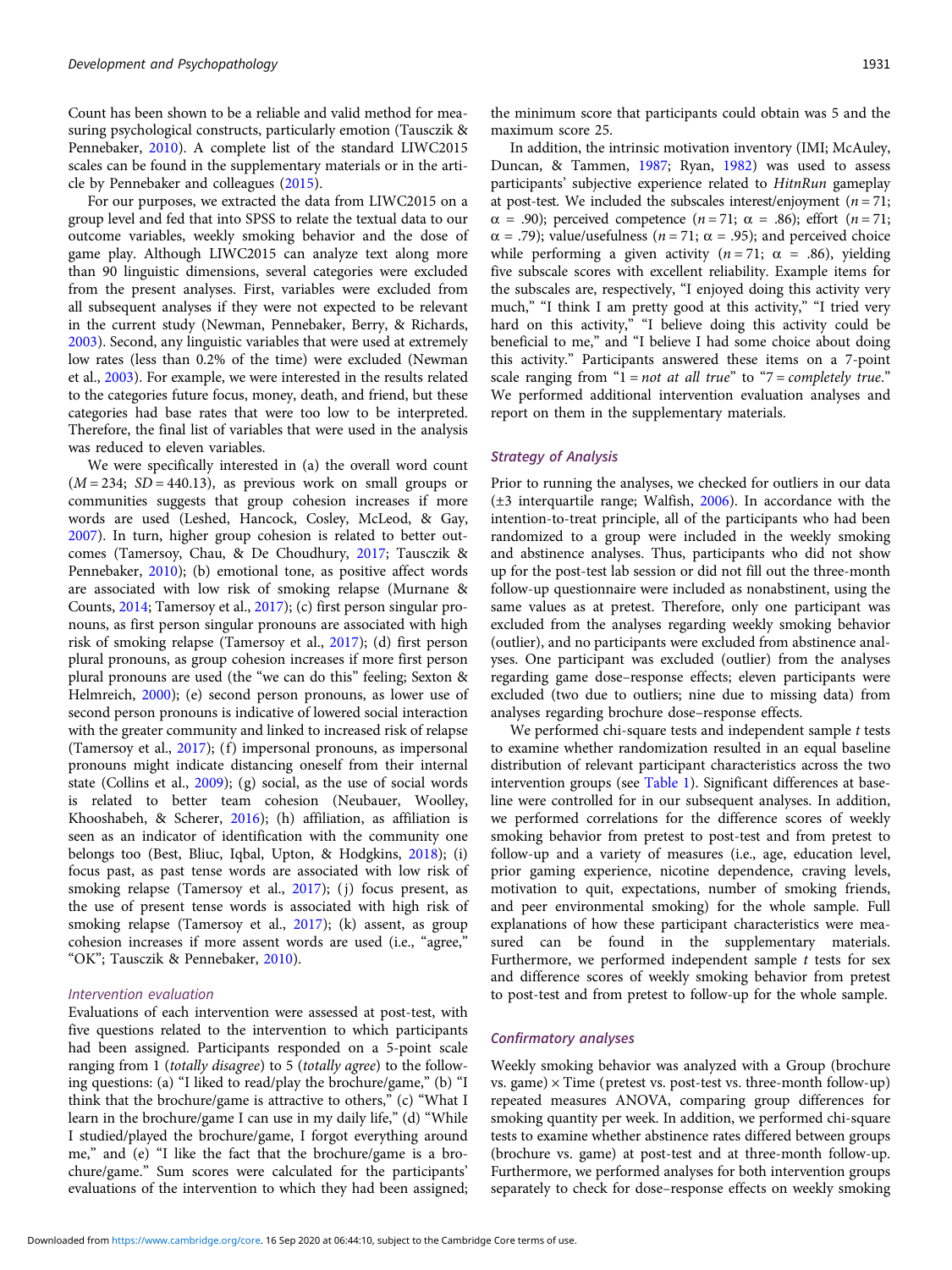behavior using two Dose (low vs. vs. high dose of reading the brochure/number of game play sessions)  $\times$  Time (pretest vs. post-test vs. follow-up) repeated measures ANOVAs of weekly smoking behavior. Greenhouse-Geisser corrections were used when the assumption of sphericity was violated. Follow-up  $t$  tests with a Bonferroni correction for multiple comparisons were employed when the interaction effects were significant. In the supplementary materials, we report on additional Bayesian repeated measures ANOVAs and chi-square tests for all of our confirmatory analyses to inform the interpretation of null findings.

## Exploratory analyses

Based on our confirmatory analyses, we found out that the majority of change in weekly smoking rates took place between pretest and post-test (overall decrease of 62% in weekly smoking rates from pretest to post-test; a small overall increase of 9% in weekly smoking rates was observed from post-test to follow-up). Because our exploratory analyses are meant to understand the types of peer processes and engagement processes that might be beneficial to successful smoking cessation among young people, we chose to focus the exploratory analyses on the time window between pretest and post-test where the most change took place.

#### Text-based analyses—game group only

We exported the textual Hangouts data to SPSS to perform Pearson correlations between a difference score of weekly smoking behavior from pretest to post-test and a continuous measure of game play dose and all LIWC variables except word count and emotional tone. Word count was not normally distributed, so it was transformed into a dichotomous variable based on a median split (median split = 65;  $n_{\text{low}} = 36$ , and  $n_{\text{high}} = 36$ ; Iacobucci, Posavac, Kardes, Schneider, & Popovich, [2015\)](#page-18-0). Emotional tone is a summary variable that includes both positive and negative emotional dimensions. Numbers below 50 reflect a more negative tone, and numbers above 50 reflect a more positive tone. Therefore, emotional tone was transformed into a dichotomous variable excluding missing cases, based on a cut-off score of 50 ( $n_{\text{negative}} = 32$ , and  $n_{\text{positive}} = 24$ ). The sample sizes differ because not all of the participants expressed themselves in the Hangouts conversations, which yielded less data to analyze. Repeated measures ANOVAs were used to examine the relation between weekly smoking from pretest to post-test and word count and emotional tone. Again, Greenhouse-Geisser corrections were used when the assumption of sphericity was violated. Follow-up t tests with a Bonferroni correction for multiple comparisons were employed when interaction effects were significant. Independent sample t tests were used to examine the relation between game dose, and word count and emotional tone.

## Intervention evaluation

An independent samples  $t$  test was performed to test for differences between groups on intervention evaluation. In addition, we performed correlational analyses, separately for each intervention group, for intervention evaluation measures and a difference score of weekly smoking measures from pretest to post-test and continuous intervention dose measures. Finally, we performed correlational analyses for participants' subjective experience related to HitnRun gameplay and a difference score of weekly smoking levels from pretest to post-test and game dose.

#### Results

[Table 1](#page-4-0) presents the descriptive statistics for the participant characteristics and outcome variables per group at the pretest. No group differences were observed at the pretest point, indicating that the random assignment was successful. In [Table 2,](#page-10-0) we present the correlations between a range of different participant characteristics and smoking behavior from pretest to post-test and from pretest to follow-up for the whole sample. The correlational analyses showed that larger decreases in weekly smoking behavior from pretest to post-test and from pretest to follow-up were associated with lower education level, higher prior gaming experience, higher baseline nicotine dependence levels, higher motivation to quit at baseline, and higher exposure to peer smoking. Additionally, greater decreases in weekly smoking behavior from pretest to post-test were also associated with higher baseline expectations. An independent samples  $t$  test for sex and smoking outcomes showed that males showed larger decreases in smoking behavior from pretest to post-test,  $t(142) = -2.76$ ;  $p = .007$ , and the same trend was observed for decreases in smoking behavior from pretest to follow-up, t  $(141) = -1.96$ ;  $p = .052$ . Notably, even given the large age range, there were no significant correlations between age and other variables, including smoking behavior.

#### Confirmatory Analyses

#### Weekly smoking behavior

A Group × Time repeated measures ANOVA on number of cigarettes smoked per week revealed a main effect for Time, F (1.81, 254.95) = 120.43,  $p < .001$ ,  $\eta_p^2 = .46$ , indicating a general decrease in cigarettes per week from pretest to follow-up (see [Figure 3](#page-11-0)). There was no main effect for Group,  $F(1, 142) = .00$ ,  $p = .979$ ,  $\eta_p^2$  < .01, nor was there an interaction effect for Group × Time,  $F (1.81, 254.95) = .87, p = .412, \eta_p^2 = .01$ . Thus, contrary to our hypotheses, both intervention groups showed a steep decrease in the number of cigarettes that they smoked from pretest to posttest ( $p < .001$ ) and a small increase in number of cigarettes from post-test to follow-up ( $p < .001$ ), but there were no differences between the groups.

## Abstinence

A chi-square test revealed no significant effect for group on abstinence levels at post-test,  $\chi^2$  (1,  $n = 144$ ) = .00,  $p = 1.000$ , and follow-up,  $\chi^2$  (1,  $n = 144$ ) = .03,  $p = .856$ . This indicates, contrary to our hypotheses, that there were as many participants in the brochure group as in the game group that were abstinent at posttest and follow-up (see [Table 3\)](#page-11-0).

#### Dose-response effects

#### **Brochure**

A Dose × Time repeated measures ANOVA revealed a main effect for Time, F (1.50, 88.41) = 63.13,  $p < .001$ ,  $\eta_p^2 = .52$ , indicating a general decrease in cigarettes per week from pretest to follow-up. Furthermore, a significant effect for Dose was found  $F(1, 59)$ = 20.73,  $p < .001$ ,  $\eta_p^2 = .26$ , indicating higher weekly smoking rates for participants reporting to have invested more time in reading the brochure than participants that invested less time in reading the brochure (see [Figure 4](#page-11-0)). There was no significant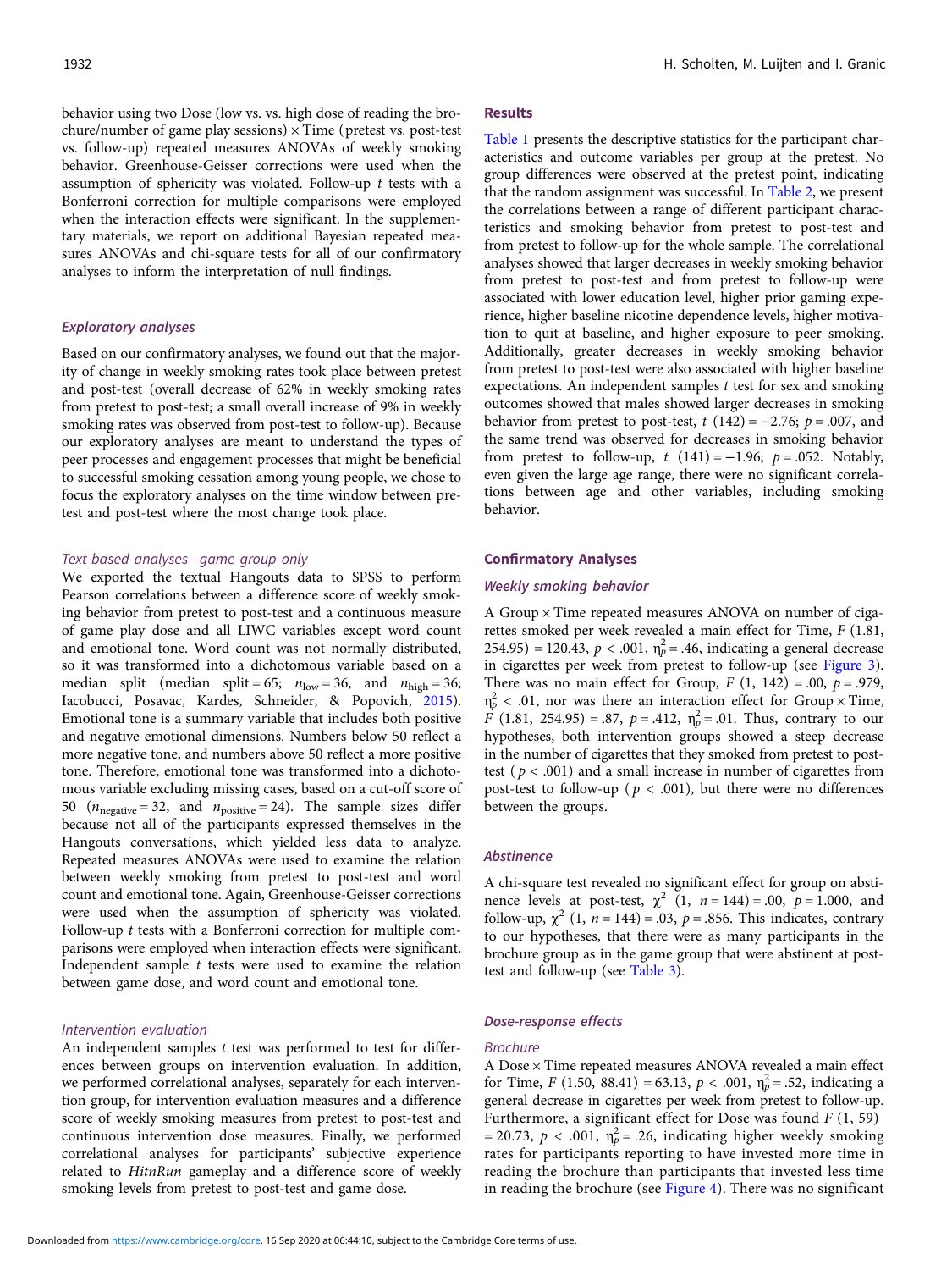#### Measure 1. 2. 3. 4. 5. 6. 7. 8. 9. 10. 11.  $11.$ 1. Difference score weekly smoking pretest–post-test 12.Differencescore weekly smoking pretest– follow-up  $.71$  (<.001) 1 3. Age .09 (.278) .10 (.218) 1 4. Educationlevel <sup>−</sup>.18 (.007)  $-.16$  (.017)  $.25$  (<.001) 1 5. Prior gaming experience  $.28(.001)$   $.33 (-.001)$   $-.06 (.452)$  $-.22(.002)$  1 6. FTND .46 (<.001) .35 (<.001) <sup>−</sup>.06 (.510)  $-0.36$  (<.001) .19 (.024) 1 7. QSU .16 (.062) .11 (.182) <sup>−</sup>.13 (.110)  $-0.21$  (.002)  $-0.03$  (.717) .35 (<.001) 1 8. Motivation to quit 1**6 (.014) .21 (.5**86) .04 (.423) .06 (.423) .01 **.010 .586 .014) .30 .414 .041 .054) .16** 9. Expectations .17 (.047) .13 (.116) -.10 (.255) **-.21 (.002)** .11 (.199) .20 (.015) .05 (.529) .11 (.114) 1 10. Number of smoking friends  $.10(.146)$   $.03(.611)$ <sup>−</sup>.18 (.012) <sup>−</sup>.10 (.206) .07 (.335) .04 (.613) <sup>−</sup>.05 (.488) <sup>−</sup>.00 (.962) .02 (.783) <sup>1</sup> 11. Peerenvironmentalsmoking .23 (**.001) 23.** (353) 07. (977) 00. **(0.017) 16. (007) 20.** (887.) 02- (171.) 11.− (10.01) 16. (1001) 23.<br>ا

#### <span id="page-10-0"></span>Table 2. Correlations between intervention evaluation variables and smoking outcome variables

Note: We performed bivariate Pearson correlations for continuous variables; Kendal'<sup>s</sup> tau correlations were applied for ordinal variables.

p-values are represented between parentheses for each correlation. Significant correlations are bolded.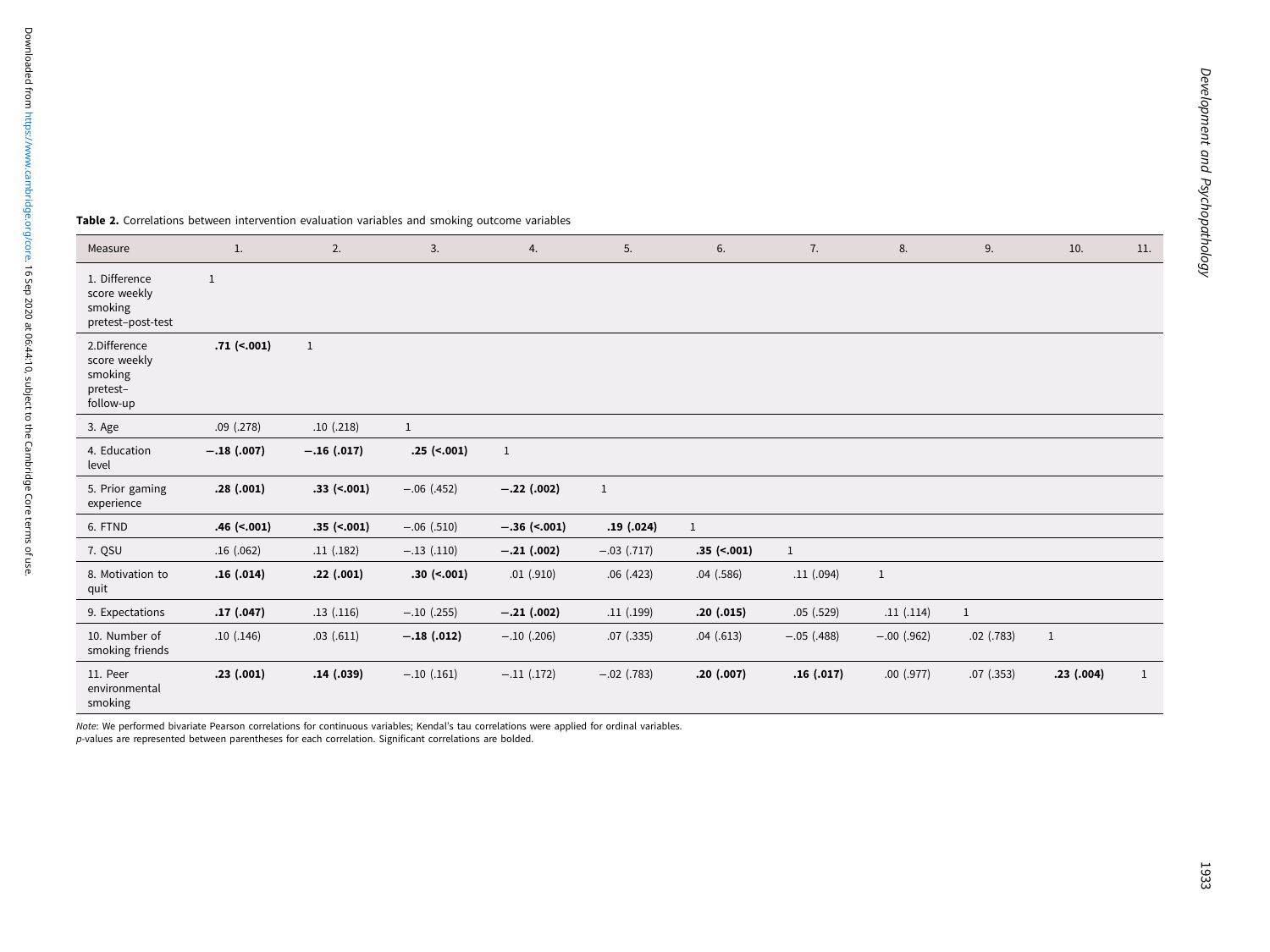<span id="page-11-0"></span>

Figure 3. Cigarettes per week for game group and brochure group.

interaction effect for Dose  $\times$  Time, F (1.50, 88.41) = 2.52,  $p = .101, \eta_p^2 = .04.$ 

#### Game

A Dose × Time repeated measures ANOVA revealed a main effect for Time,  $F(2, 138) = 79.50, p < .001, \eta_p^2 = .54$ , indicating a general decrease in cigarettes per week from pretest to follow-up. No significant effect was found for Dose  $F(1, 69) = 1.47$ ,  $p = .230$ ,  $\eta_{p}^{\Sigma} = .02$ . As expected, a significant Dose  $\times$  Time interaction effect was found,  $F(2, 138) = 3.23$ ,  $p = .043$ ,  $\eta_p^2 = .05$ . Follow-up tests indicated that only at post-test (not at pretest or follow-up) there was a significant difference ( $p = .027$ ) between low and high dose of gaming sessions, with lower weekly smoking levels for participants that reported a higher dose of gaming sessions than those with a lower reported dose of gaming sessions (see Figure 5). Additional follow-up tests showed that there were significant differences between all measurement moments for the low and high dose group. All follow-up tests are reported in the supplementary materials (see Table S.2).

## Exploratory Analyses

## Text-based analyses—game group only

All of the correlations between the decrease in weekly smoking behavior, intervention dose, and LIWC categories are displayed in [Table 4](#page-12-0). These correlations show that more use of first person singular pronouns was associated with larger decreases in weekly smoking rates from pretest to post-test and higher dose of gameplay. More use of second person pronouns was associated with larger decreases in weekly smoking from pretest to post-test and with a higher dose of gameplay. Finally, high usage of assent words was related to larger decreases in weekly smoking rates from pretest to post-test. Interestingly, high use of first person singular pronouns and second person pronouns and assent words seemed to co-occur, and all three were related to better outcomes. Thus, more frequent use of first person singular, second person pronouns, and assent words was related to larger decreases in weekly smoking rates from pretest to post-test. No significant correlations were found for first person plural, impersonal pronouns, past focus, present focus, social and affiliation categories and our outcomes.

A Word Count × Time repeated measures ANOVA revealed a main effect for Time,  $F(1, 70) = 131.50, p < .001, \eta_p^2 = .65$ , indicating a general decrease in cigarettes per week from pretest

Table 3. Abstinence rates at post-test and follow-up

|                            |                          | Post-test     |       |
|----------------------------|--------------------------|---------------|-------|
|                            | <b>Brochure</b><br>group | Game<br>group | Total |
| Abstinence post-test       | 25                       | 25            | 50    |
| Nonabstinence<br>post-test | 47                       | 47            | 94    |
| Total post-test            | 72                       | 72            | 144   |
|                            |                          | Follow-up     |       |
|                            | <b>Brochure</b><br>group | Game<br>group | Total |
| Abstinence follow-up       | 22                       | 21            | 43    |
| Nonabstinence<br>follow-up | 50                       | 51            | 101   |
| Total follow-up            | 72                       | 72            | 144   |



Figure 4. Cigarettes per week for brochure group with brochure dose as moderator.



Figure 5. Cigarettes per week for game group with game dose as moderator.

to post-test. No significant effect was found for Word Count  $F(1, 70) = .05, p = .833, \eta_p^2 < .01$ . Finally, a Word Count  $\times$  Time trend emerged,  $F(1, 70) = 3.19$ ,  $p = .078$ ,  $\eta_p^2 = .04$ . Follow-up tests indicated that the decrease in weekly smoking from pretest to post-test was significant for participants with both a low and a high word count. No significant differences were found between participants with low and high word count on either the pretest or post-test.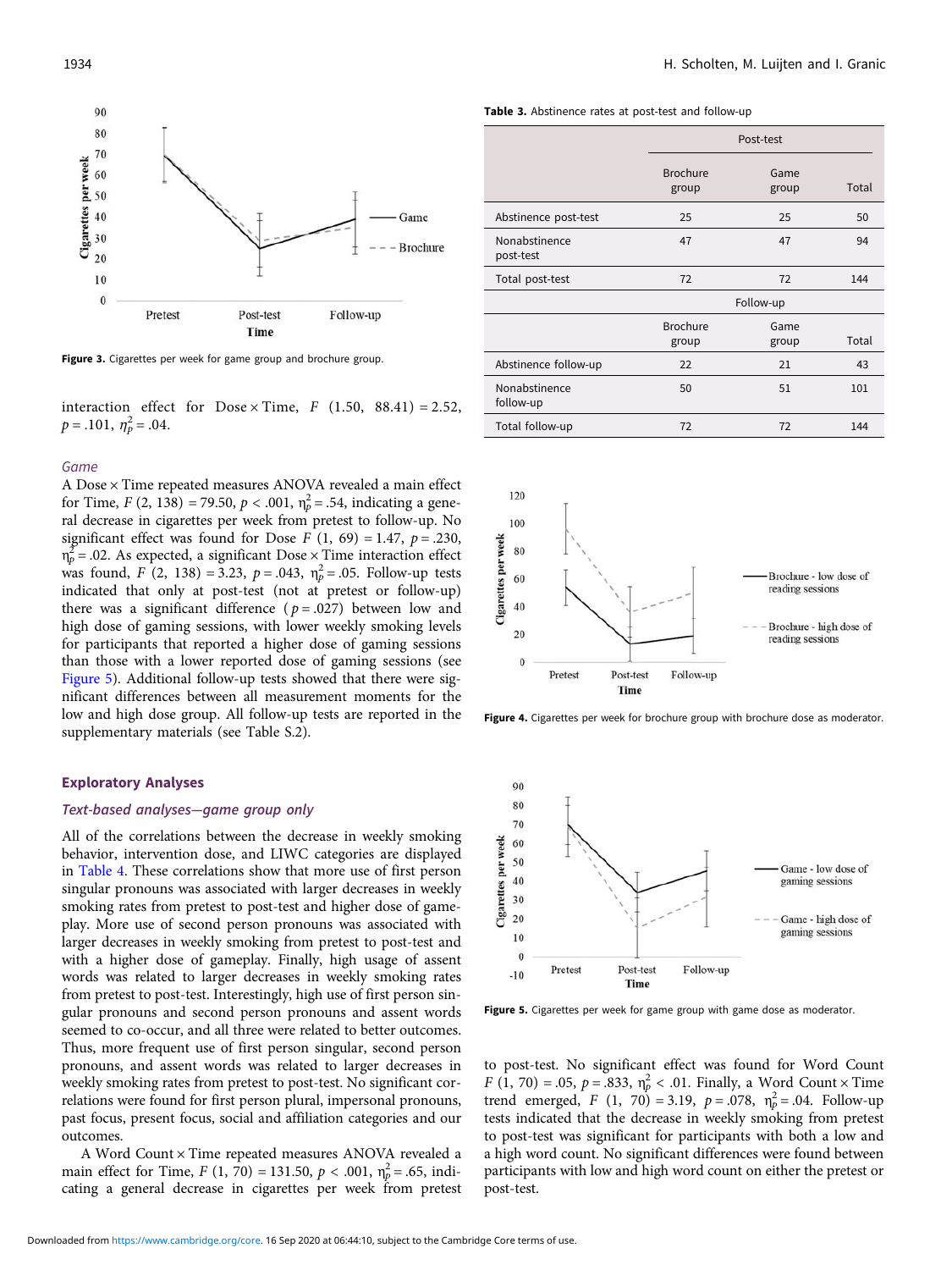<span id="page-12-0"></span>

| Table 4. Correlations between LIWC categories, weekly smoking levels, and game dose |  |  |
|-------------------------------------------------------------------------------------|--|--|
|-------------------------------------------------------------------------------------|--|--|

| Measure                                                        | 1.              | 2.            | 3.            | 4.            | 5.            | 6.            | 7.            | 8.           | 9.           | 10.          | 11. |
|----------------------------------------------------------------|-----------------|---------------|---------------|---------------|---------------|---------------|---------------|--------------|--------------|--------------|-----|
| 1. Difference<br>score weekly<br>smoking pretest-<br>post-test | $\mathbf{1}$    |               |               |               |               |               |               |              |              |              |     |
| 2. Dose                                                        | .39(.001)       | $\mathbf{1}$  |               |               |               |               |               |              |              |              |     |
| 3. First person<br>singular<br>pronouns                        | .27(.025)       | .27(.021)     | $\mathbf{1}$  |               |               |               |               |              |              |              |     |
| 4. First person<br>plural pronouns                             | $-.06(.594)$    | $-.01(.905)$  | $-.15(.203)$  | $\mathbf{1}$  |               |               |               |              |              |              |     |
| 5. Second person<br>pronouns                                   | .23(.050)       | .36(.002)     | $.63$ (<.001) | $-.02$ (.902) | $\mathbf{1}$  |               |               |              |              |              |     |
| 6. Impersonal<br>pronouns                                      | $-.19(.112)$    | $-.00(.996)$  | $-.15(.223)$  | .14(.238)     | $-.07(.564)$  | $\mathbf{1}$  |               |              |              |              |     |
| 7. Social                                                      | $-.07$ $(.584)$ | $-.02$ (.844) | $-.20(.087)$  | $.96$ (<.001) | $-.01(.937)$  | .20(.092)     | $\mathbf{1}$  |              |              |              |     |
| 8. Affiliation                                                 | $-.05(.693)$    | $-.04$ (.745) | $-.20(.093)$  | $.96$ (<.001) | $-.05(.666)$  | $-.00(.983)$  | $.97$ (<.001) | $\mathbf{1}$ |              |              |     |
| 9. Focus past                                                  | $-.06(.602)$    | $-.10(.427)$  | $-.10(.385)$  | $-.20(.100)$  | $-.17(.159)$  | $-.16(.185)$  | .00(.983)     | .05(.689)    | $1\,$        |              |     |
| 10. Focus present                                              | $-.12(.304)$    | $-.03(.798)$  | $-.12(.298)$  | $-.01(.912)$  | $-.03(.825)$  | $.80$ (<.001) | .03(.829)     | $-.14(.239)$ | $-.08(.532)$ | $\mathbf{1}$ |     |
| 11. Assent                                                     | .31(.008)       | .17(.145)     | $.51$ (<.001) | $-.13(.270)$  | $.49$ (<.001) | $-.13(.270)$  | $-.15(.208)$  | $-.14(.224)$ | $-.17(.163)$ | .14(.259)    | 1   |

Note: p-values are represented between parentheses for each correlation. Significant correlations are bolded.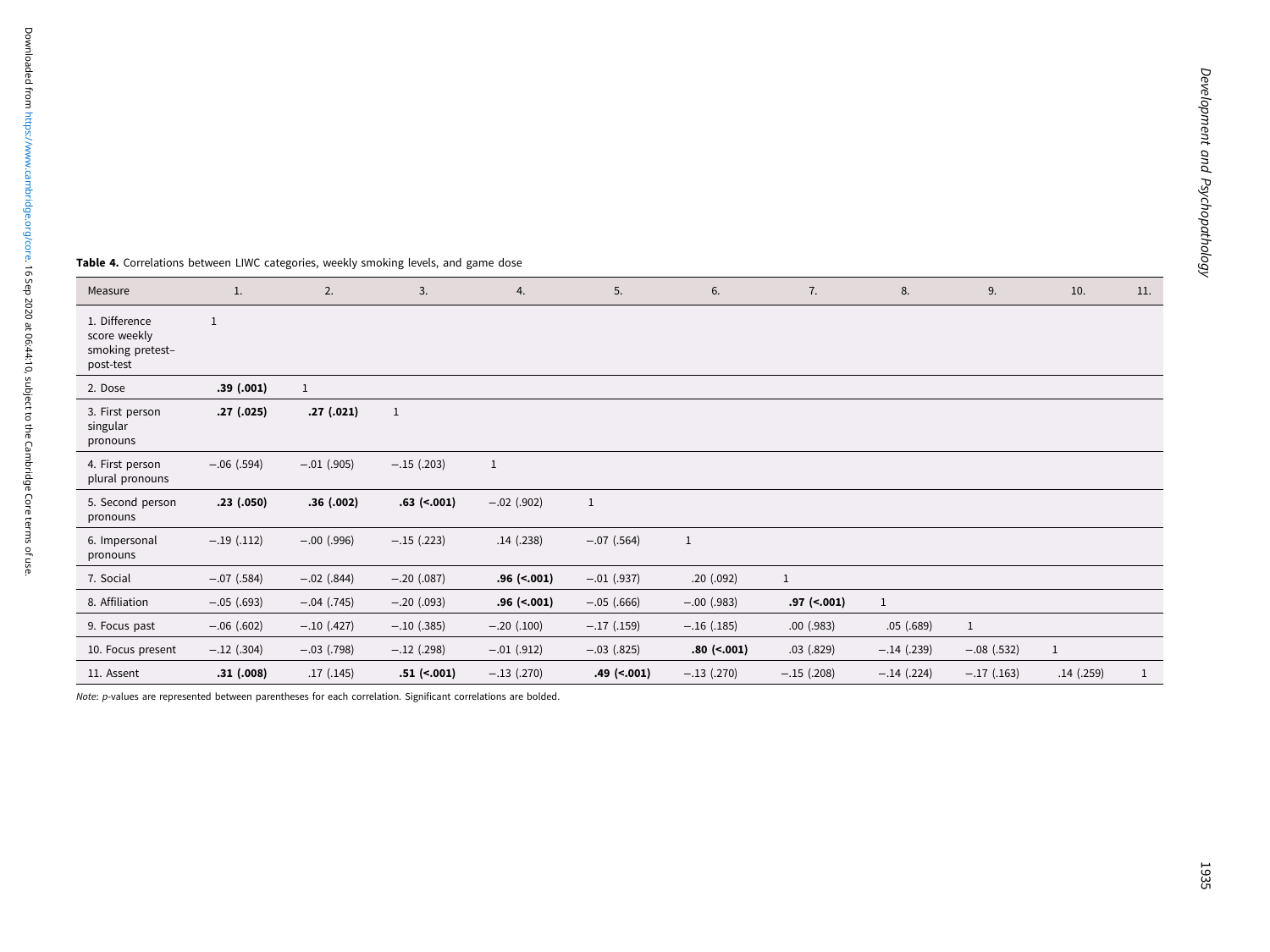An Emotional Tone × Time repeated measures ANOVA revealed a main effect for Time,  $F(1, 54) = 111.96$ ,  $p < .001$ ,  $\eta_p^2$  = .68, indicating a general decrease in cigarettes per week from pretest to post-test. No significant effect was found for Emotional Tone,  $F(1, 54) = .16$ ,  $p = .696$ ,  $\eta_p^2 < .01$ . Finally, there was no significant Emotional Tone × Time interaction effect,  $F(1, 54) = 2.19, p = .145, \eta_p^2 = .04$ . All follow-up tests are reported in the supplementary materials (see Table S.2).

An independent samples  $t$  test showed a trend between low and high word count and game dose,  $t$  (59.14) = −1.79;  $p = .079$ , such that participants who used greater numbers of words in the Hangouts conversations also played HitnRun for longer durations ( $M = 136.60$ ,  $SD = 124.50$ ) than the participants who used fewer words did  $(M = 92.75, SD = 78.74)$ . An independent samples t test showed a significant difference between negative and positive emotional tone based on game dose,  $t$  (31.42) = -2.36;  $p = 0.024$ . This indicates that participants who expressed themselves in the Hangouts conversation more positively also played HitnRun for longer durations  $(M = 83.98, SD = 70.15)$  than the participants who expressed themselves more negatively did  $(M = 158.46, SD = 141.93).$ 

## Intervention evaluation

An independent samples  $t$  test showed a significant difference between the game group and the brochure group on intervention evaluation,  $t(124) = -2.50$ ;  $p = .014$ . This indicates that participants in the game group rated the game intervention more favorably  $(M = 15.21, SD = 4.10)$  than the participants in the brochure group rated the brochure intervention  $(M = 13.49, SD = 3.53)$ . Separate correlational analyses were performed for each intervention group for intervention evaluation, and the difference score of weekly smoking behavior from pretest to post-test and a continuous measure of intervention dose (see Table 5). In line with our previous ANOVA findings, we found that a higher dose of gameplay was associated with larger decreases in the number of weekly cigarettes from pretest to post-test. No significant correlations were found between decreases in weekly smoking from pretest to post-test and the dose of reading the brochure.

In addition, a higher intervention evaluation within the game group was associated with a higher dose of HitnRun gameplay. In contrast, the correlations within the brochure group showed no relation between the dose of reading the brochure and intervention evaluation. No direct correlations were found between decreases in weekly smoking from pretest to post-test and intervention evaluation in either group. Finally, the intrinsic motivation inventory variables did not correlate with weekly smoking measures but with dose of gameplay. Specifically, higher dose of gameplay was associated with higher perceived competence, effort, perceived choice, and value (see Table 5). In addition, higher intervention evaluation was related to higher levels of interest, perceived competence, effort, perceived control, and value.

## Discussion

The current two-armed RCT tested the effectiveness of the social mobile game intervention HitnRun among young smokers who were motivated to quit smoking. The game intervention was compared with an active brochure intervention to test its effects on weekly smoking and abstinence rates as well as dose–response effects. Contrary to our expectations, no differences were found

| Measure                                                                                                                                                                                                                                                                                      |           | $\dot{\sim}$                                                                                                                                                                                                                   | ന്       | 4.        | 5                | ق                    |              | ∞             |
|----------------------------------------------------------------------------------------------------------------------------------------------------------------------------------------------------------------------------------------------------------------------------------------------|-----------|--------------------------------------------------------------------------------------------------------------------------------------------------------------------------------------------------------------------------------|----------|-----------|------------------|----------------------|--------------|---------------|
| 1. Difference score weekly smoking pretest-post-test                                                                                                                                                                                                                                         |           | (001, 38)                                                                                                                                                                                                                      | .15(219) | .08(.523) | $-0.00$ $(.982)$ | .10(.393)            | .21(.074)    | .23(.052)     |
| 2. Dose                                                                                                                                                                                                                                                                                      | .25(.050) |                                                                                                                                                                                                                                | .34(006) | .22(.062) | (010, 08.        | $(001)$ 68.          | (29)(013)    | (0.12)        |
| 3. Intervention Evaluation                                                                                                                                                                                                                                                                   | .12(.370) | $(069)$ 50.                                                                                                                                                                                                                    |          | (1001)    | $(100.5)$ 94.    | $(58 (-001))$        | (57 (301)    | $.75$ (<.001) |
| 4. IMI-Interest                                                                                                                                                                                                                                                                              |           |                                                                                                                                                                                                                                |          |           | $.64$ (<.001)    | $(100^{\circ}$ >) /9 | $(1001)$ 84. | $.72$ (<.001) |
| 5. IMI-Perceived Competence                                                                                                                                                                                                                                                                  |           |                                                                                                                                                                                                                                |          |           |                  | $.76$ (<.001)        | (0.032)      | $.47$ (<.001) |
| 6. IMI-Effort                                                                                                                                                                                                                                                                                |           |                                                                                                                                                                                                                                |          |           |                  |                      | (020, 28)    | $.52$ (<.001) |
| 7. IMI-Perceived Choice                                                                                                                                                                                                                                                                      |           |                                                                                                                                                                                                                                |          |           |                  |                      |              | $.53 (-001)$  |
| 8. IMI-Value                                                                                                                                                                                                                                                                                 |           |                                                                                                                                                                                                                                |          |           |                  |                      |              |               |
| Note: Numbers above the diagonal represent correlations for the game group only, whereas numbers below the diagonal represent correlations for the brochure group only. IMI = Intrinsic Motivation Inventory, IMI scores were<br>a shekarar 1980 ha kata wasan ƙwallon ƙafa ta ƙasar Ingila. |           | really a second contract of the second contract of the second contract of the second contract of the second contract of the second contract of the second contract of the second contract of the second contract of the second |          |           |                  |                      |              |               |

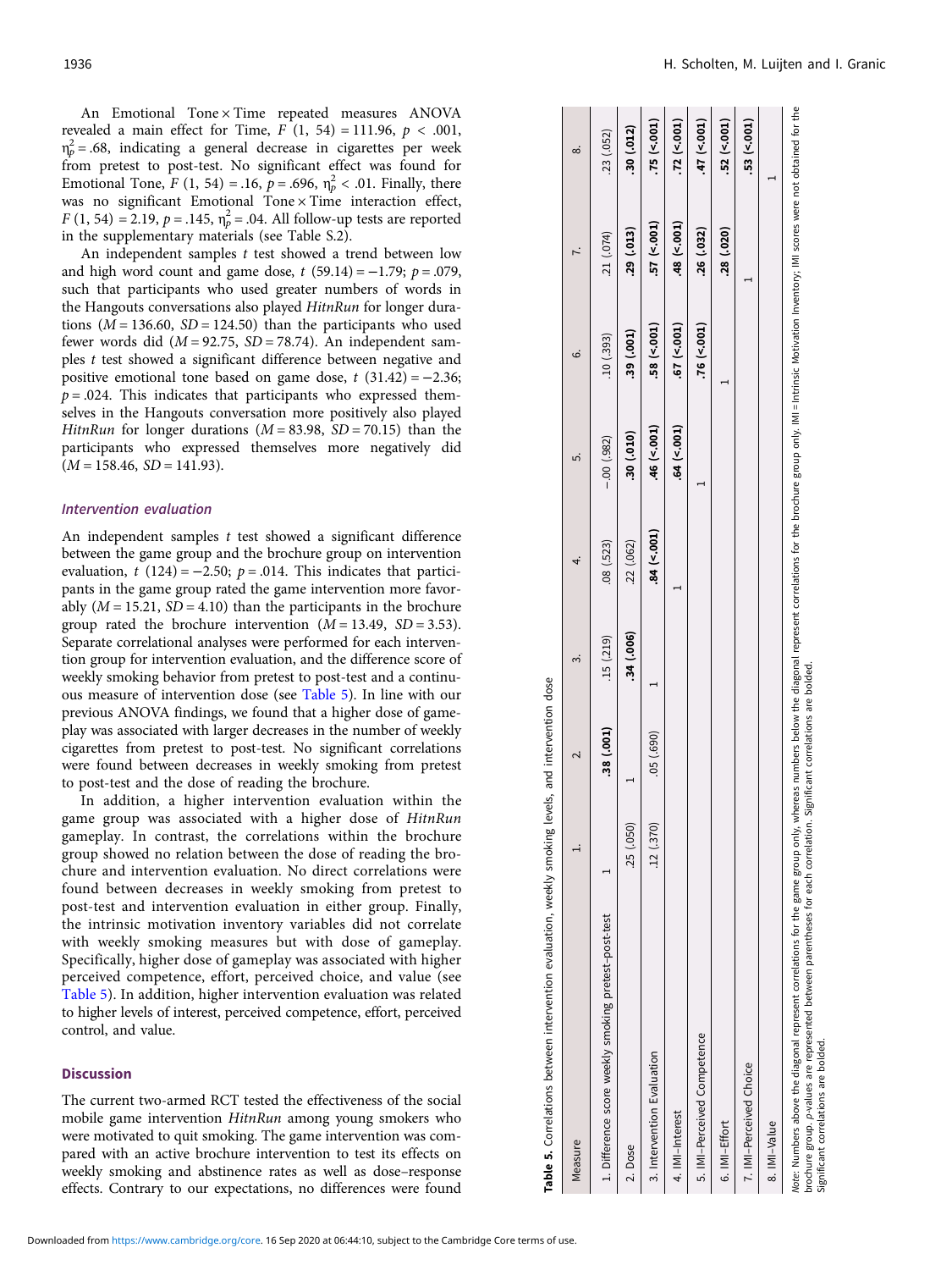between participants in the game and brochure intervention on weekly smoking behavior and abstinence rates. Yet, we did find a dose–response effect for the game group only: participants that played HitnRun for a longer period of time over all gaming sessions also showed lower weekly smoking levels than participants that played HitnRun for a shorter period of time at posttest. This effect faded away, however, at the three-month follow-up. In the brochure group, we only found that participants that read the brochure for longer periods of time, also reported higher levels of weekly smoking behavior at all measurement moments.

Although we hoped to find stronger beneficial effects of HitnRun on weekly smoking levels and abstinence levels over time, we know that smoking cessation in this group of young smokers is very hard to reach, especially since the majority of this group had a lower education level (Hill et al., [2014;](#page-18-0) Springvloet et al., [2017](#page-19-0)). Nevertheless, we were able to help 35% (post-test) and 30% (three-month follow-up) of all participants quit smoking in this study, which is high compared with other studies that estimate 9% abstinence rates following interventions (Fanshawe et al., [2017](#page-17-0); Nationaal Expertisecentrum Tabaksontmoediging, [2013](#page-18-0); Sussman, Sun, & Dent, [2006\)](#page-19-0). Also, we were able to reach youth that are difficult to recruit and retain in smoking cessation trials: largest effects on smoking behavior were established within a group of participants that had a lower education level, were more severely addicted, and were more exposed to peer smoking (these effects are mostly driven by the game group; see Table S.1 in the supplementary materials). Altogether, it seems that we have been quite successful in both intervention groups to help youth quit smoking.

The equal improvements in weekly smoking behavior and abstinence rates in both groups can be understood in two ways. First, as parts of this study took place in a controlled research environment with multiple "live" contact moments between participants and researchers, nonspecific factors, such as motivation to quit smoking, expectations, therapeutic alliance, and mindset, may have played a large role in boosting smoking cessation in both intervention groups (Boot et al., [2013;](#page-17-0) Crum, Leibowitz, & Verghese, [2017;](#page-17-0) Crum & Phillips, [2015](#page-17-0); Dweck, [2006;](#page-17-0) McCuller, Sussman, Wapner, Dent, & Weiss, [2006;](#page-18-0) Newman, Szkodny, Llera, & Przeworski, [2011\)](#page-19-0). For example, it may be that our casual talks with participants during pretest and post-test measurements, whereby we tried to be independent and nonjudgmental listeners to their stories and to understand their personal reasons and needs to quit smoking, might have been effective by actively supporting this highly motivated group of participants to help them quit smoking (Lenkens et al., [2019](#page-18-0); Schenk et al., [2018](#page-19-0)). These nonspecific effects can be very valuable (Crum et al., [2015;](#page-17-0) [2017\)](#page-17-0), but they may have limited the effect of the game mechanics specifically, which may have been found with an otherwise waitlist control. Future studies will benefit from measuring these nonspecific factors to disentangle such alternative explanations.

The second explanation for equal improvements in both groups is related to the design of our study: in RCT's, participants are randomized to different treatment groups to ensure that they do not differ in any systematic way (Suresh, [2011\)](#page-19-0). Although there are multiple very good reasons to use RCT designs, this design also contradicts the design-thinking principles that likewise guide our work. In an RCT, participants are randomized to take part in one of two interventions with which they do not necessarily connect. In contrast, according to participatory-driven design principles, participants should be matched to interventions that best fit their preferences, demographics, personalities, and needs (Scholten & Granic, [2019](#page-19-0)). In our study, participants that liked playing games benefitted most from this game intervention, as substantiated by the positive association between prior game experience and decreases in weekly smoking over time (see Table S.1 in the supplementary materials). Based on this reasoning, we planned the dose–response analyses because they gave us more insight into the potential connection that participants had with the intervention.

As expected, higher game play dose was related to larger decreases in weekly smoking levels from pretest to post-test, but this effect faded over the three-month follow-up. It is promising that we were able to motivate a hard-to-reach group of young smokers to be involved in the game intervention, thereby helping this subgroup to reduce smoking, especially since there are almost no evidence-based interventions that are currently available (Fanshawe et al., [2017;](#page-17-0) Nationaal Expertisecentrum Tabaksontmoediging, [2013\)](#page-18-0). Although promising, we were not able to maintain this positive effect on smoking behavior over the three-month follow-up period. Therefore, we need to strengthen the intervention itself and additionally maybe add booster sessions over longer follow-up periods in order to show long-term intervention effectiveness (Hale, Fitzgerald-Yau, & Viner, [2014](#page-18-0)).

While we did not have strong expectations regarding a dose– response effect for the brochure group, we found that participants who read the brochure for longer periods of time surprisingly reported higher levels of weekly smoking behavior at all measurement moments. It might be that highly motivated participants in the brochure group, who were also suffering from high craving, high nicotine dependence levels, and multiple friends smoking in their environment etc., tried to cope with those feeling by reading the brochure very often, but the brochure was not a strong enough intervention to help them. This explanation is supported in that of the thirteen participants who dropped out at post-test, eleven had been randomized to the brochure group and only two to the game group. To further investigate the types of peer processes and communication that might be underlying the beneficial effects of playing HitnRun, we explored potential peer-based game factors that could have affected smoking outcomes.

#### Peer Processes

HitnRun was designed to bring together like-minded youth who wanted to quit smoking to instantiate a supportive peer context that could trigger long-lasting smoking cessation. Our text-based exploratory analyses of communication between teams were used to investigate the affordances of these peer-influence based game factors on smoking behavior and game dose. We found that participants who used more first person singular pronouns and second person pronouns also played HitnRun more often and showed larger decreases in weekly smoking rates from pretest to post-test. These results might reflect participants' increased levels of self-disclosure, which in turn promoted closeness to others (Laurenceau, Barrett, & Pietromonaco, [1998](#page-18-0); Rankin-Esquer, Burnett, Baucom, & Epstein, [1997](#page-19-0)).

Empirical studies show that the use of first person singular pronouns is related to conversational engagement, informal and socially oriented communication, emotional disclosure, and psychological closeness (Pennebaker & King, [1999](#page-19-0); Pennebaker, Mehl, & Niederhoffer, [2003;](#page-19-0) Seih, Lin, Huang, Peng, & Huang,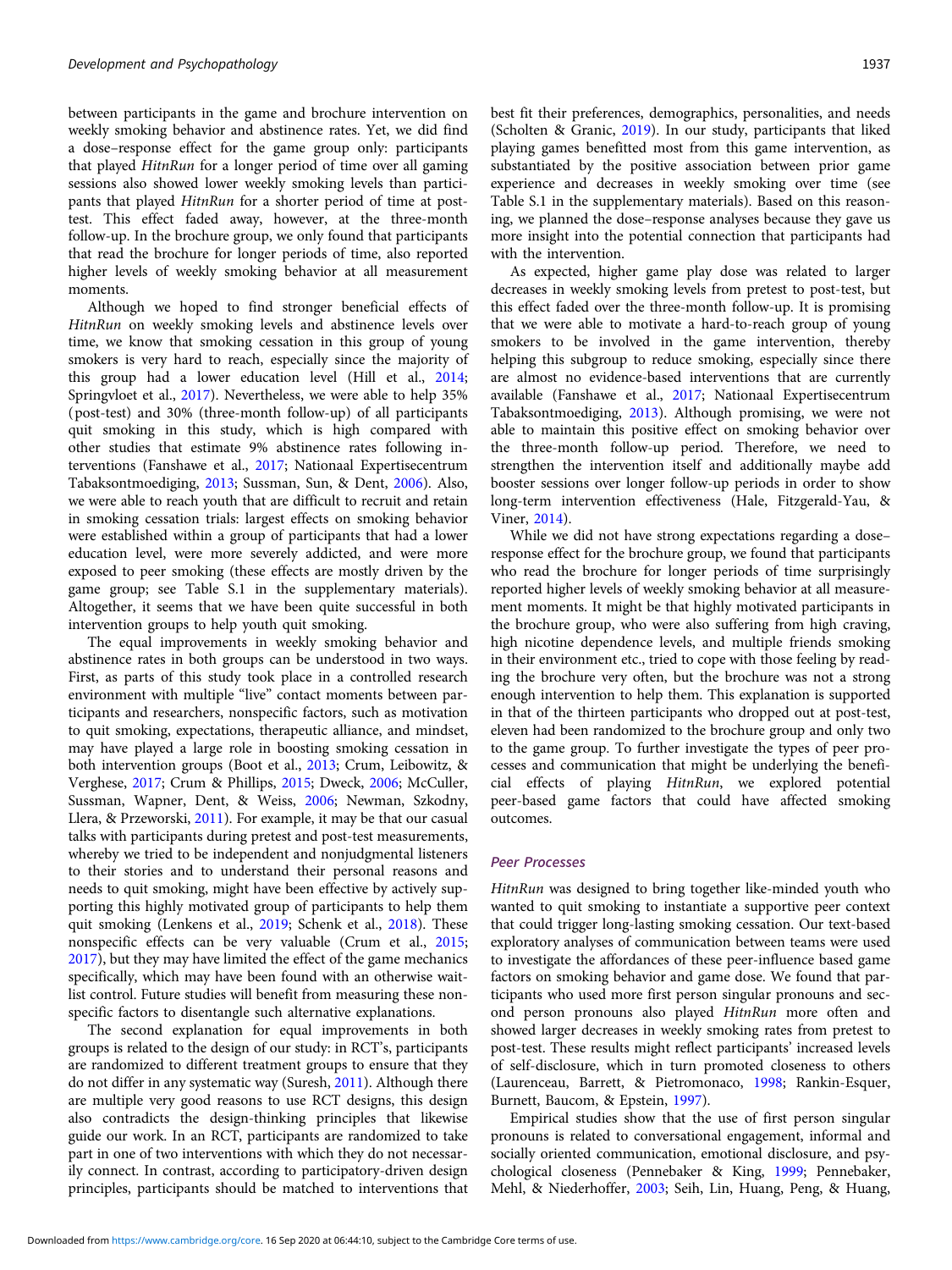[2008\)](#page-19-0). Second person pronouns are found to stimulate the dialogue one can have with oneself in the form of self-support (Seih et al., [2008](#page-19-0)). This social cohesion and support hypothesis is also corroborated by our findings that the use of more positive and more assent words is related to higher doses of HitnRun gameplay and better smoking outcomes respectively. Previous literature has shown that more positive and endorsing language towards each other is related to higher levels of agreement, responsiveness, and cohesion (Tausczik & Pennebaker, [2010\)](#page-19-0) and that, in turn, group cohesion is related to better outcomes (Tamersoy et al., [2017](#page-19-0); Tausczik & Pennebaker, [2010](#page-19-0)). In sum, these exploratory analyses suggest that creating a cohesive, supportive, and positive peer context can indeed help youth successfully quit smoking.

#### Engagement Processes

Through the design of HitnRun we attempted to address the mismatch between current intervention programs and the needs of young people. Overall, HitnRun was evaluated more positively than the brochure. It is very important that we found that HitnRun was able to engage youth; otherwise, our rationale for using design thinking and participatory design principles would have been lost. Within the brochure group, no relations were found between intervention evaluations and dose and weekly smoking levels. Within the game group, intervention evaluation measures were not consistently and convincingly related to decreases in weekly smoking levels from pretest to post-test, yet higher doses of HitnRun (i.e., more time playing the game) gameplay were associated with higher intervention evaluations and higher perceived competence, effort, perceived choice, and value. Probably, the more that the participants connected with HitnRun, as indicated by higher intervention evaluations, the more time they invested in playing it, which in turn could have led to better smoking outcomes. In sum, HitnRun seems to have provoked feelings of autonomy, competence, and relatedness, thereby not only motivating individuals to play more (i.e., dose) but also enhancing psychological wellbeing or changing behavior (Baranowski, Baranowski, Thompson, & Buday, [2011;](#page-17-0) Orji, Mandryk, & Vassileva, [2017;](#page-19-0) Przybylski, Rigby, & Ryan, [2010;](#page-19-0) Ryan, Rigby, & Przybylski, [2006\)](#page-19-0).

Although promising, these results only inform us about engagement of participants in the game group compared with those in the control group, but that does not directly translate into engagement success or retention of engagement over time. Based on qualitative interviews with participants at the post-test, we learned that participants got annoyed by technical difficulties that sometimes came up during HitnRun gameplay. Furthermore, participants reported that four weeks of HitnRun gameplay was a bit long, which was also substantiated by a decrease in number of game play sessions over time, as was demonstrated by our backend data analyses. This was probably due to the repetitiveness of the elements of the game, as we did not add new content to HitnRun over the intervention weeks. Thus, to retain engagement of participants over time, the next iteration of HitnRun should deal with the technical issues that were reported by the participants and new content should be added to improve the replay ability of HitnRun. All of these peer-process and engagementprocess findings encourage us to explore further participant and intervention characteristics that lead to beneficial effects for specific subgroups of young people.

#### Limitations

A primary limitation of the current study is the length of follow-up measurements. While setting up this study, a lot more time and resources than were expected went into the actual game design, which required a great deal of multidisciplinary collaboration and application of (new-to-us) design thinking principles to maximize youth engagement. Thus, due to unexpected time constraints, we were only able to include a three-month follow-up for this trial. Preferably, we would have included a sixmonth and even a one-year follow-up to find out whether the effects lasted over longer periods of time, and we strongly suggest that future studies include longer follow-up periods (as also recommended by Fanshawe et al., [2017](#page-17-0); Garrison, Christakis, Ebel, Wiehe, & Rivara, [2003;](#page-17-0) Simon, Kong, Cavallo, & Krishnan-Sarin, [2015](#page-19-0); Stockings et al., [2016;](#page-19-0) Villanti et al., [2010](#page-20-0)).

Another limitation is the strong reliance on self-report data, which may have led to an overestimation of our results because of shared method variance (Kim & Cicchetti, [2010\)](#page-18-0). In the current study it was difficult to include other informants (De Los Reyes, [2011;](#page-17-0) Hunsley & Mash, [2007](#page-18-0); Mash & Hunsley, [2005](#page-18-0)), such as parents, because many parents were not aware of the smoking status of their child. Including parental ratings would have excluded a large group of youth from our trial because they would not have participated if parental contact was mandatory. However, we strongly endorse the use of additional informants in future studies (Cicchetti, Ackerman, & Izard, [1995](#page-17-0); Kobus, [2003;](#page-18-0) Zeman, Klimes-Dougan, Cassano, & Adrian, [2007](#page-20-0)), especially if future studies include existing peer groups as part of the intervention (Foster, Linehan, Kirman, Lawson, & James, [2010](#page-17-0); Maher et al., [2014\)](#page-18-0). If youth who already know each other within established peer groups could be recruited to participate, we could mimic conditions similar to young people's real-world digital social experiences, allowing for the potential of almost limitless peer-to-peer social support as well as the potential to incorporate assessments from multiple informants (Vandelanotte & Maher, [2015\)](#page-20-0).

Furthermore, if possible we recommend biochemical verification of smoking behavior, such carbon-monoxide (CO) levels in breath or cotinine levels in saliva, blood, urine, or hair (Deveci, Deveci, Açik, & Ozan, [2004](#page-17-0); Florescu et al., [2009](#page-17-0)). However, biochemical verification often contrasts with other intervention objectives we have, such as anonymity and accessibility, especially in future studies testing the effects of HitnRun "in the wild." Therefore, we also suggest efforts to work towards the use of ecological momentary assessment (Shiffman, [2009](#page-19-0)) and, in the near future, passive assessment of smoking behavior through mobile phones (Lind, Byrne, Wicks, Smidt, & Allen, [2018\)](#page-18-0).

Finally, although we did not find any significant associations between our smoking outcome measures and age, we did include a broad range of ages in our sample. A more narrow age range would not only make more sense developmentally but also might have implications for the intervention game design. In the design process of the current version of HitnRun, we could work around the broad age range by inviting youth of different ages to our focus groups and iterative testing sessions and by choosing the casual runner genre as the basis for HitnRun because we know this game genre is age-independent and runner games are played equally by children, adolescents, and adults (Parkin, [2013](#page-19-0)). Yet beyond these efforts, the needs, motivations, and preferences of a 16-year-old adolescent to smoke or quit smoking probably differ from those of a 25-year-old young adult, and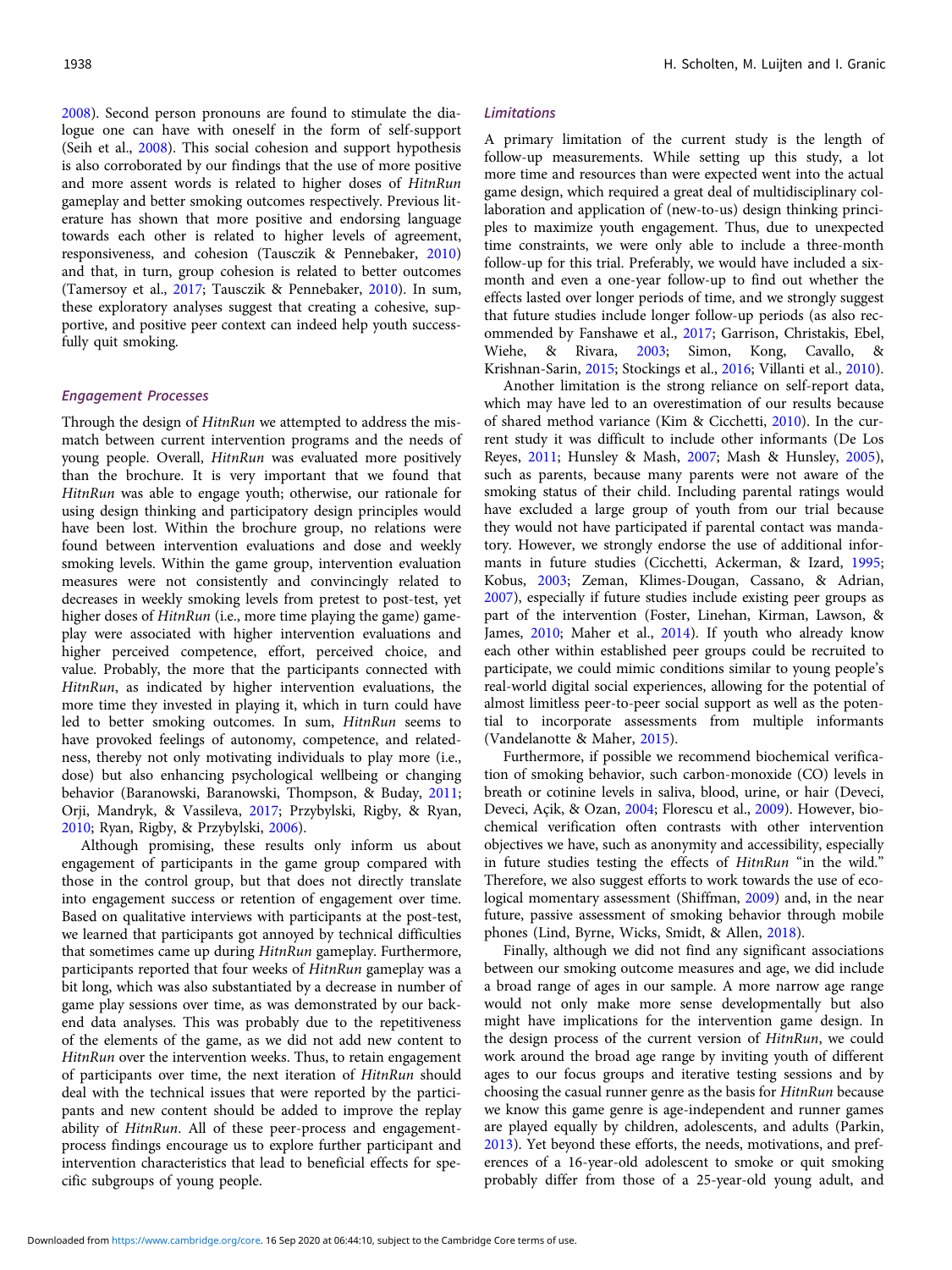these needs, motivations, and preferences were the basis of the design of HitnRun as well (Scholten & Granic, [2019\)](#page-19-0). By narrowing down the age range, we may be able to address more specifically the needs, motivations, and preferences of youth, thereby trying to understand peer and engagement processes even better for this specific subgroup to hopefully increase our chance for successful smoking cessation.

## Future Intervention and Game Design Implications

We found evidence for a dose–response effect and our exploratory analyses have given us an important perspective on who benefited most from HitnRun. We are encouraged by these results because they provide concrete directions to further iterate on the game. One of the most difficult assignments is to effectively provide opportunities for social connection in the context of young adult smoking cessation (Struik et al., [2018\)](#page-19-0), and we succeeded in part. We showed that for those who connected with and were engaged by the intervention the effects on smoking behavior were the largest. However, this also means that there was a group of young people who we did not reach and who did not connect with our intervention. Some participants did not use the peer support opportunities of HitnRun, did not like playing games, or specifically disliked our game.

Our next challenge is to find out how we can further promote players' connections to and engagement with the intervention. For example, we could encourage conversations with other team members by designing in-game incentives or by priming players to think about their future selves more concretely through playful photo-sharing mechanics that help them visualize themselves as older. Yet, there is also a group of youth that will probably never connect with HitnRun, and for these youth there should be other intervention possibilities available to help them quit smoking. We will need a set of experimental studies to find out for whom HitnRun is a suitable intervention option. Screening tools can then be deployed to target at-risk individuals with recommendation algorithms that can offer HitnRun as their best option for successful quitting. For those with different screening characteristics, different resources including face-to-face coaching or other options could be offered. Furthermore, we need to find out which factors amplify connection to and engagement with HitnRun and whether youth would pick up HitnRun themselves before we move on to an ultimate implementation trial. Within these experimental studies, we need to move beyond RCTs towards more creative or appropriate designs, such as machine learning approaches that can be used to develop just-in-time adaptive interventions (Fisher & Soyster, [2019\)](#page-17-0) or single-case experimental designs (Wolery, Dunlap, & Ledford, [2011](#page-20-0)) that evaluate the effectiveness of different versions of interventions on participants and make decisions about which of those versions is most effective. Our ultimate goal is to develop a suite of interventions from which youth have the opportunity to choose the product, digital or otherwise, that best fits their needs and can empower them to change their behavior.

The next iteration of HitnRun should incorporate ecological momentary assessments, instead of the retrospective reporting that was used in the current study, to track mood, smoking moments, and craving over time in the month before the quit date (Fisher & Soyster, [2019;](#page-17-0) Lind et al., [2018](#page-18-0)). This information can be fed back into the game system, which then automatically prepares the personalized triggers that will be sent to the participants during the intervention period (Fisher & Soyster, [2019\)](#page-17-0).

The basis of the current study was inspired by Tom Dishion's seminal work on peer influence processes. The next step would be to use more sequential, time-series types of data that are collected within the game system for *HitnRun* to identify the same types of social learning mechanisms that predicted peer support which, in turn, predicted outcomes like substance use many years later (Dishion, Capaldi, Spracklen, & Li, [1995](#page-17-0); Dishion & Tipsord, [2011](#page-17-0)). This more fine-grained analysis can give us specific suggestions about how to iterate on the peer chat function in the game, providing youth with more opportunities to seamlessly support and socially reinforce positive behavioral change and, conversely, minimize reinforcement of antisocial talk (e.g., about smoking potential or cravings).

Another important and related design iteration is the upgrade in personalization of HitnRun. Personalization is consistently mentioned as one of the biggest advantages of digital solutions, but it has not been realized in many game-based interventions (Orji et al., [2017;](#page-19-0) Scholten & Granic, [2019](#page-19-0)). Also within the current version of HitnRun, only the tailored messages were personalized, and we believe that we need to optimize this to reach more young people and strengthen the potential of HitnRun. The next version of HitnRun could start with an empty picture library: during the month before the start of the intervention participants will be prompted by the game system to take selfies of themselves smoking, these selfies will be included in the picture library as "no-go" pictures. Then, when the intervention period starts, they will be prompted to take selfies of themselves not smoking, these pictures will be included as "go" pictures. When playing this new version HitnRun, participants will repeatedly respond to their own personal pictures, which will be updated over the intervention period, whereas they will not respond to "their previous self" over and over again.

## Conclusion

In conclusion, the current study revealed equal improvements in weekly smoking behavior and abstinence rates for the game and brochure group. Yet, the game group showed a dose–response effect directly after the intervention, which faded over the threemonth follow-up. Thus, when participants connected with the game intervention and played it for longer periods of time, they also reported lower smoking levels. Exploratory analyses showed that the most powerful effects for HitnRun on weekly smoking levels over time were found for those who connected with and were engaged by the intervention.

It is promising that we were able to help a subgroup of hard-to-reach young people quit smoking, especially since HitnRun was most successful in a group of participants who had lower education levels, were more severely addicted, and were more severely exposed to peer smoking, yet also had a higher motivation to change. Future work should build on the potential of HitnRun by increasing personalization efforts and strengthening peer influence components, advancing the goal of developing a multicomponent intervention that is dynamically adjustable to individual needs to reach as many young people as possible.

Supplementary Material. The supplementary material for this article can be found at <https://doi.org/10.1017/S0954579419001378>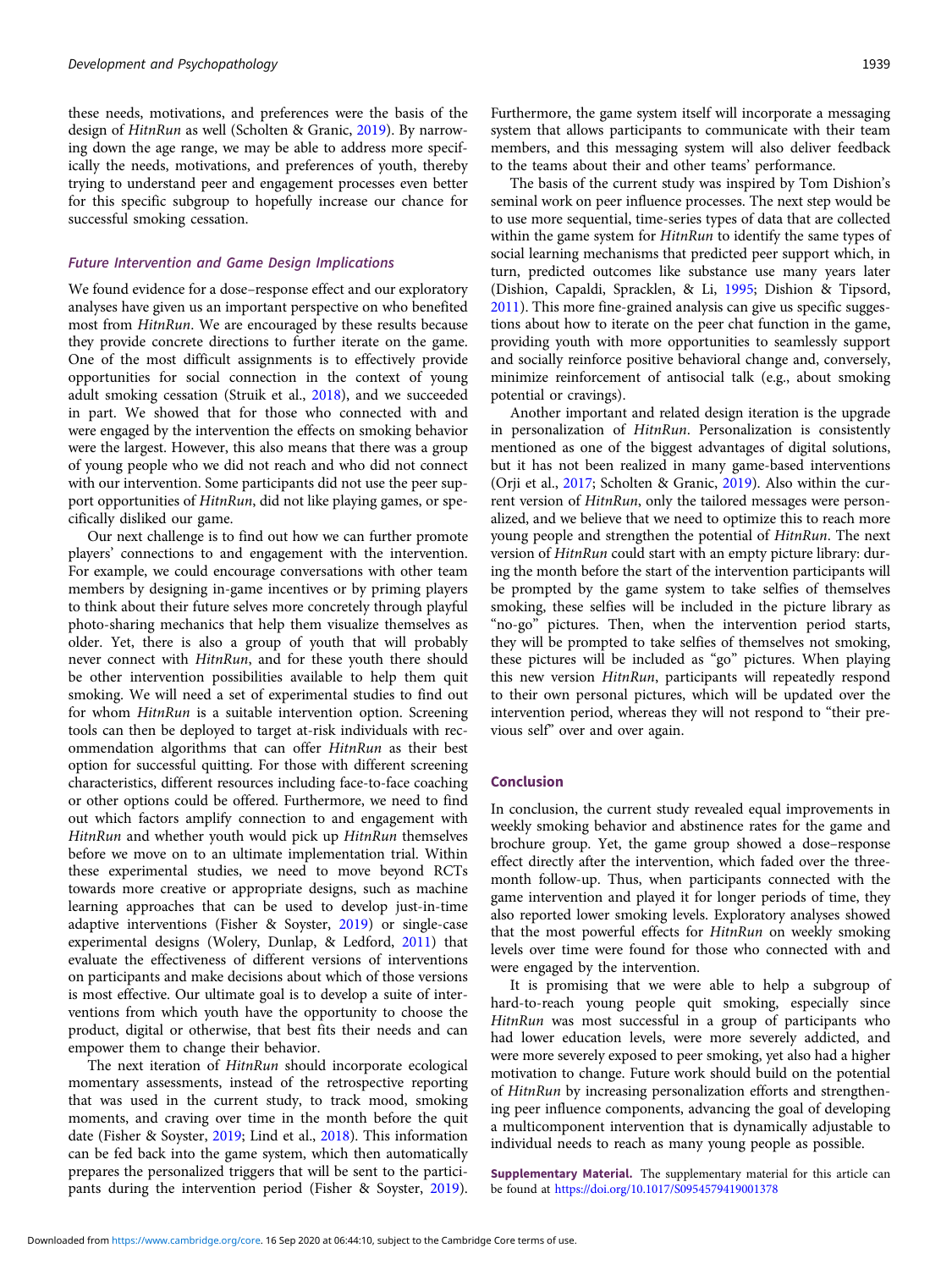<span id="page-17-0"></span>Acknowledgments. We gratefully acknowledge the contributions of Ken Koontz, James Comstock, and Mathieu Allaert who codeveloped HitnRun. We also want to thank Rozemarijn Erdbrink, Anna Boormans, Rutger van Mierlo, Eva Tuijtelaars, Iris Verdeuzeldonk, and Amber Reuser for their help with data collection. This work was financially supported by 't Trekpaert. They had no role in the design of the study, the collection, analysis, and interpretation of data, in writing the manuscript, or in the decision to submit the article for publication.

#### References

- An, L. C., Klatt, C., Perry, C. L., Lein, E. B., Hennrikus, D. J., Pallonen, U. E., … & Ehlinger, E. P. (2008). The RealU online cessation intervention for college smokers: A randomized controlled trial. Preventive Medicine, 47, 194–199. doi:10.1016/j.ypmed.2008.04.011
- Bader, P., Travis, H. E., & Skinner, H. A. (2007). Knowledge synthesis of smoking cessation among employed and unemployed young adults. American Journal of Public Health, 97, 1434–1443. doi:10.2105/AJPH.2006.100909
- Baranowski, T., Baranowski, J., Thompson, D., & Buday, R. (2011). Behavioral science in video games for children's diet and physical activity change: Key research needs. Journal of Diabetes Science and Technology, 5, 229–233. doi:10.1177/193229681100500204
- Berg, C. J., & Schauer, G. L. (2012). Results of a feasibility and acceptability trial of an online smoking cessation program targeting young adult nondaily smokers. Journal of Environmental and Public Health, 2012, 1–8. doi:10.1155/2012/248541
- Best, D., Bliuc, A. M., Iqbal, M., Upton, K., & Hodgkins, S. (2018). Mapping social identity change in online networks of addiction recovery. Addiction Research & Theory, 26, 163–173. doi:10.1080/16066359.2017.1347258
- Boot, W. R., Simons, D. J., Stothart, C., & Stutts, C. (2013). The pervasive problem with placebos in psychology: Why active control groups are not sufficient to rule out placebo effects. Perspectives on Psychological Science, 8, 445–454. doi:10.1177/1745691613491271
- Boyd, D. (2014). It's complicated: The social lives of networked teens. New Haven, CT: Yale University Press.
- Carlson, S., Widome, R., Fabian, L., Luo, X., & Forster, J. (2018). Barriers to quitting smoking among young adults: The role of socioeconomic status. American Journal of Health Promotion, 32, 294–300. doi:10.1177/ 0890117117696350
- Centers for Disease Control and Prevention (2006). Use of cessation methods among smokers aged 16–24 years—United States, 2003. Morbidity and Mortality Weekly Report, 55, 1351–1354.
- Centraal Bureau voor de Statistiek (CBS) (2016). Gezondheidsenquête. Retrieved from [http://statline.cbs.nl/Statweb/publication/?DM=SLNL&PA=](http://statline.cbs.nl/Statweb/publication/?DM=SLNL&PA=83021NED&D1=0,3-4,17-22&D2=3-13,16&D3=0&D4=l&VW=T) [83021NED&D1=0,3-4,17-22&D2=3-13,16&D3=0&D4=l&VW=T](http://statline.cbs.nl/Statweb/publication/?DM=SLNL&PA=83021NED&D1=0,3-4,17-22&D2=3-13,16&D3=0&D4=l&VW=T)
- Centraal Bureau voor de Statistiek (CBS) (2017). Jongvolwassenen roken, drinken en blowen meer dan 25-plussers. Retrieved from [https://www.cbs.](https://www.cbs.nl/nl-nl/nieuws/2017/04/jongvolwassenen-roken-drinken-en-blowen-meer-dan-25-plussers) [nl/nl-nl/nieuws/2017/04/jongvolwassenen-roken-drinken-en-blowen-meer](https://www.cbs.nl/nl-nl/nieuws/2017/04/jongvolwassenen-roken-drinken-en-blowen-meer-dan-25-plussers)[dan-25-plussers](https://www.cbs.nl/nl-nl/nieuws/2017/04/jongvolwassenen-roken-drinken-en-blowen-meer-dan-25-plussers)
- Choukas-Bradley, S., & Prinstein, M. J. (2014). Peer relationships and the development of psychopathology. In M. Lewis & K. D. Rudolph (Eds.), Handbook of developmental psychopathology (pp. 185–204). Boston, MA: Springer.
- Cicchetti, D., Ackerman, B. P., & Izard, C. E. (1995). Emotions and emotion regulation in developmental psychopathology. Development and Psychopathology, 7, 1–10. doi:10.1017/S0954579400006301
- Collins, S. E., Chawla, N., Hsu, S. H., Grow, J., Otto, J. M., & Marlatt, G. A. (2009). Language-based measures of mindfulness: Initial validity and clinical utility. Psychology of Addictive Behaviors, 23, 743–749. doi:10.1037/ a0017579
- Crone, E. A., & Dahl, R. E. (2012). Understanding adolescence as a period of social–affective engagement and goal flexibility. Nature Reviews Neuroscience, 13, 636–650. doi:10.1038/nrn3313
- Crum, A. J., Leibowitz, K. A., & Verghese, A. (2017). Making mindset matter. BMJ: British Medical Journal (Online), 356, j674. doi:10.1136/bmj.j674
- Crum, A. J., & Phillips, D. J. (2015). Self-fulfilling prophesies, placebo effects, and the social–psychological creation of reality. In R. A. Scott, S.

M. Kosslyn, & N. Pinkerton (Eds.), Emerging trends in the social and behavioral sciences: An interdisciplinary, searchable, and linkable resource (pp. 1–14). Hokoken, NJ: Wiley.

- Curry, S. J., Sporer, A. K., Pugach, O., Campbell, R. T., & Emery, S. (2007). Use of tobacco cessation treatments among young adult smokers: 2005 National Health Interview Survey. American Journal of Public Health, 97, 1464–1469. doi:10.2105/AJPH.2006.103788
- De Los Reyes, A. (2011). Introduction to the special section: More than measurement error: Discovering meaning behind informant discrepancies in clinical assessments of children and adolescents. Journal of Clinical Child & Adolescent Psychology, 40, 1–9. doi:10.1080/15374416.2011.533405
- Deveci, S. E., Deveci, F., Açik, Y., & Ozan, A. T. (2004). The measurement of exhaled carbon monoxide in healthy smokers and nonsmokers. Respiratory Medicine, 98, 551–556. doi:10. 1016/j.rmed.2003.11.018
- Dishion, T. J., Capaldi, D., Spracklen, K. M., & Li, F. (1995). Peer ecology of male adolescent drug use. Development and Psychopathology, 7, 803–824. doi:10.1017/S0954579400006854
- Dishion, T. J., & Owen, L. D. (2002). A longitudinal analysis of friendships and substance use: Bidirectional influence from adolescence to adulthood. Developmental Psychology, 38, 480–491. doi:10.1037/0012-1649.38.4.480
- Dishion, T. J., & Patterson, G. R. (2006). The development and ecology of antisocial behavior in children and adolescents. In D. Cicchetti & D. J. Cohen (Eds.), Developmental psychopathology: Risk, disorder, and adaptation (pp. 503–541). Hoboken, NJ: John Wiley & Sons Inc.
- Dishion, T. J., & Tipsord, J. M. (2011). Peer contagion in child and adolescent social and emotional development. Annual Review of Psychology, 62, 189–214. doi:10.1146/annurev.psych.093008.100412
- Dishion, T. J., & Snyder, J. J. (Eds.). (2016). The Oxford handbook of coercive relationship dynamics. New York, NY: Oxford University Press.
- Dweck, C. S. (2006). Mindset: The new psychology of success. New York, NY: Random House Incorporated.
- Ehrenreich, S. E., & Underwood, M. K. (2016). Peer coercion and electronic messaging. In T. J. Dishion & J. Snyder (Eds.), The Oxford handbook of coercive relationship dynamics (pp. 140–153). Oxford, UK: Oxford University Press.
- Fanshawe, T. R., Halliwell, W., Lindson, N., Aveyard, P., Livingstone-Banks, J., & Hartmann-Boyce, J. (2017). Tobacco cessation interventions for young people. Cochrane Database of Systematic Reviews 2017, 11, 1–120. doi:10.1002/14651858.CD003289.pub6.
- Faul, F., Erdfelder, E., Lang, A. G., & Buchner, A. (2007). G\* Power 3: A flexible statistical power analysis program for the social, behavioural, and biomedical sciences. Behaviour Research Methods, 39, 175–191. doi:10.3758/BF03193146
- Fiore, M. C., Jaén, C. R., Baker, T. B., Bailey, W. C., Benowitz, N., Curry, S. J. et al. (2008). Treating tobacco use and dependence: 2008 update. Clinical practice guideline. Rockville, MD: US Department of Health and Human Services, Public Health Service.
- Fisher, A. J., & Soyster, P. D. (2019, March 28). Generating accurate personalized predictions of future behavior: A smoking exemplar. doi:10.31234/ osf.io/e24v6
- Florescu, A., Ferrence, R., Einarson, T., Selby, P., Soldin, O., & Koren, G. (2009). Methods for quantification of exposure to cigarette smoking and environmental tobacco smoke: Focus on developmental toxicology. Therapeutic Drug Monitoring, 31, 14–30. doi:10.1097/FTD.0b013e3181957a3b
- Foster, D., Linehan, C., Kirman, B., Lawson, S., & James, G. (2010). Motivating physical activity at work: Using persuasive social media for competitive step counting. Proceedings of the 14th International Academic MindTrek Conference: Envisioning Future Media Environments, 111–116. New York, NY: ACM. doi:10.1145/1930488.1930510
- Fritz, D. J., Wider, L. C., Hardin, S. B., & Horrocks, M. (2008). Program strategies for adolescent smoking cessation. The Journal of School Nursing, 24, 21–27. doi:10.1177/10598405080240010401
- Gabble, R., Babayan, A., DiSante, E., & Schwartz, R. (2015). Smoking cessation interventions for youth: A review of the literature. Toronto, Canada: Ontario Tobacco Research Unit.
- Garrison, M. M., Christakis, D. A., Ebel, B. E., Wiehe, S. E., & Rivara, F. P. (2003). Smoking cessation interventions for adolescents: A systematic review. American Journal of Preventive Medicine, 25, 363–367. doi:10.1016/ S0749-3797(03)00213-7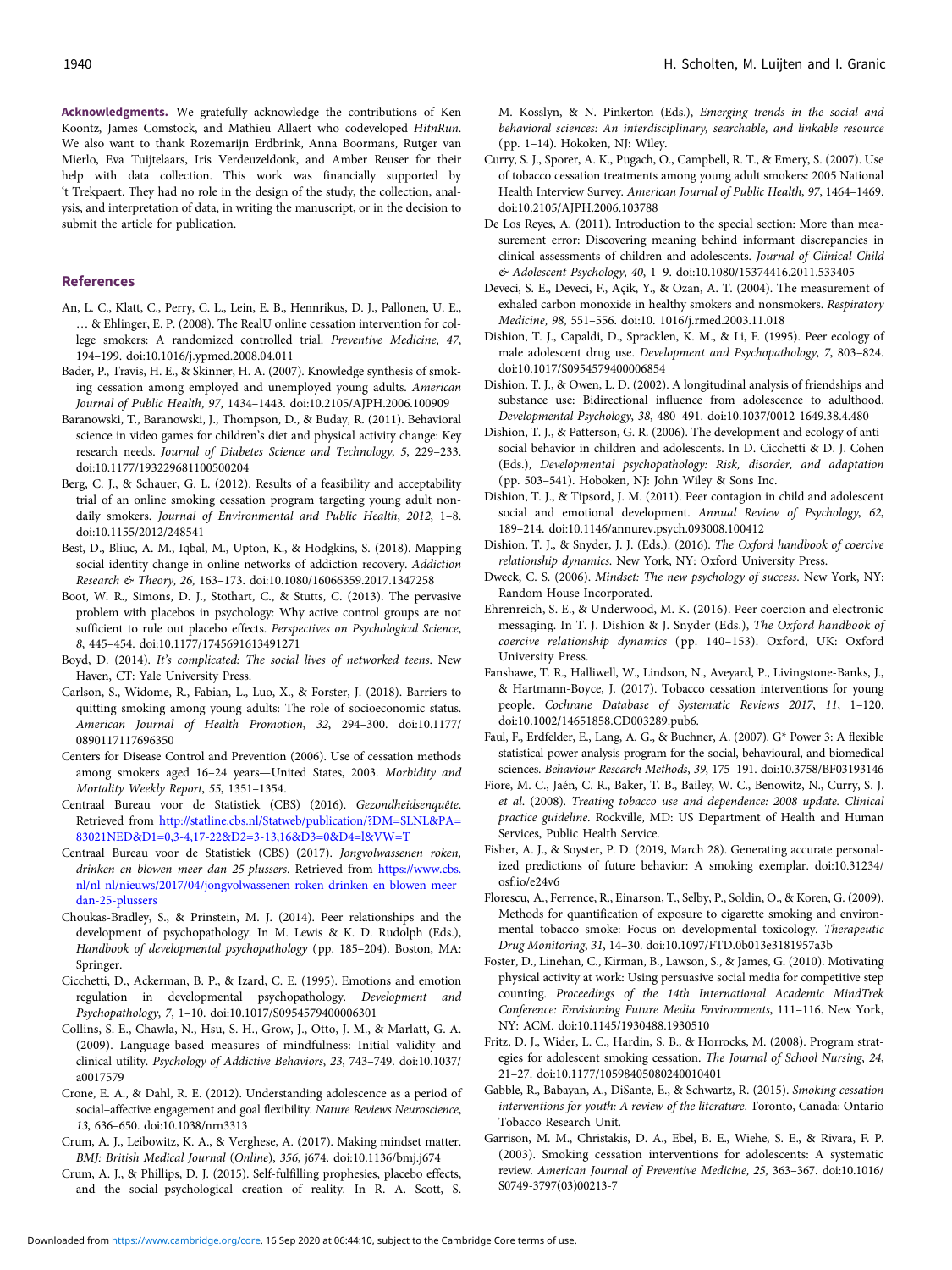- <span id="page-18-0"></span>Golechha, M. (2016). Health promotion methods for smoking prevention and cessation: A comprehensive review of effectiveness and the way forward. International Journal of Preventive Medicine, 7, 7. doi:10.4103/ 2008-7802.173797
- Goodnight, J. A., Bates, J. E., Newman, J. P., Dodge, K. A., & Pettit, G. S. (2006). The interactive influences of friend deviance and reward dominance on the development of externalizing behavior during middle adolescence. Journal of Abnormal Child Psychology, 34, 573–583. doi:10.1007/s10802- 006-9036-9
- Hale, D. R., Fitzgerald-Yau, N., & Viner, R. M. (2014). A systematic review of effective interventions for reducing multiple health risk behaviors in adolescence. American Journal of Public Health, 104, e19–e41. doi:10.2105/ AJPH.2014.301874
- Harakeh, Z., & van Nijnatten, C. H. (2016). Young people smokers' reactions on peer influence not to smoke. Substance Use & Misuse, 51, 1693-1700. doi:10.1080/10826084.2016.1191517
- Heatherton, T. F., Kozlowski, L. T., Frecker, R. C., & Fagerstrom, K. O. (1991). The Fagerström test for nicotine dependence: A revision of the Fagerstrom Tolerance Questionnaire. British Journal of Addiction, 86, 1119–1127. doi:10.1111/j.1360-0443.1991.tb01879.x
- Hill, S., Amos, A., Clifford, D., & Platt, S. (2014). Impact of tobacco control interventions on socioeconomic inequalities in smoking: Review of the evidence. Tobacco Control, 23, e89–e97. doi:10.1111/j.1360-0443.2011.03467.x
- Hiscock, R., Bauld, L., Amos, A., Fidler, J. A., & Munafò, M. (2012). Socioeconomic status and smoking: a review. Annals of the New York Academy of Sciences, 1248, 107–123. doi:10.1111/j.1749-6632.2011.06202.x.
- Hunsley, J., & Mash, E. J. (2007). Evidence-based assessment. Annual Review of Clinical Psychology, 3, 29–51. doi:10.1146/annurev.clinpsy.3.022806. 091419
- Iacobucci, D., Posavac, S. S., Kardes, F. R., Schneider, M. J., & Popovich, D. L. (2015). Toward a more nuanced understanding of the statistical properties of a median split. Journal of Consumer Psychology, 25, 652–665. doi:10.1016/j.jcps.2014.12.002
- Kim, J., & Cicchetti, D. (2010). Longitudinal pathways linking child maltreatment, emotion regulation, peer relations, and psychopathology. Journal of Child Psychology and Psychiatry, 51, 706–716. doi:10.1111/j.1469- 7610.2009.02202.x
- Kim, M. J., Fleming, C. B., & Catalano, R. F. (2009). Individual and social influences on progression to daily smoking during adolescence. Pediatrics, 124, 895–902. doi:10.1542/peds.2008-2015.
- Kobus, K. (2003). Peers and adolescent smoking. Addiction, 98, 37–55. doi:10.1046/j.1360-0443.98.s1.4.x
- Kong, G., Ells, D. M., Camenga, D. R., & Krishnan-Sarin, S. (2014). Text messaging-based smoking cessation intervention: A narrative review. Addictive Behaviors, 39, 907–917. doi:10.1016/j.addbeh.2013.11.024
- Kotz, D., & West, R. (2009). Explaining the social gradient in smoking cessation: It's not in the trying, but in the succeeding. Tobacco Control, 18, 43–46. doi:10.1136/tc.2008.025981
- Lane, N. E., Leatherdale, S. T., & Ahmed, R. (2011). Use of nicotine replacement therapy among Canadian youth: Data from the 2006–2007 National Youth Smoking Survey. Nicotine & Tobacco Research, 13, 1009-1014. doi:10.1093/ntr/ntr091
- Laurenceau, J.-P., Barrett, L. F., & Pietromonaco, P. R. (1998). Intimacy as an interpersonal process: The importance of self-disclosure and perceived partner responsiveness in interpersonal exchanges. Journal of Personality and Social Psychology, 74, 1238–1251. doi:10.1037/0022-3514.74.5.1238
- Lauriks, S., de Wit, M. A., Buster, M. C., Fassaert, T. J., van Wifferen, R., & Klazinga, N. S. (2014). The use of the Dutch Self-Sufficiency Matrix (SSM-D) to inform allocation decisions to public mental health care for homeless people. Community Mental Health Journal, 50, 870–878. doi:10.1007/s10597-014-9707-x
- Lawrence, N. S., O'Sullivan, J., Parslow, D., Javaid, M., Adams, R. C., Chambers, C. D., … Verbruggen, F. (2015). Training response inhibition to food is associated with weight loss and reduced energy intake. Appetite, 95, 17–28. doi:10.1016/j.appet.2015.06.009
- Lenhart, A. (2015a). Teens, social media & technology overview 2015. Retrieved from [https://www.pewresearch.org/wpcontent/uploads/sites/9/](https://www.pewresearch.org/wpcontent/uploads/sites/9/2015/04/PI_TeensandTech_Update2015_0409151.pdf) [2015/04/PI\\_TeensandTech\\_Update2015\\_0409151.pdf](https://www.pewresearch.org/wpcontent/uploads/sites/9/2015/04/PI_TeensandTech_Update2015_0409151.pdf)
- Lenhart, A. (2015b). Teens, technology, and friendships. Retrieved from [https://www.pewresearch.org/wp-content/uploads/sites/9/2015/08/Teens-and-](https://www.pewresearch.org/wp-content/uploads/sites/9/2015/08/Teens-and-Friendships-FINAL2.pdf)[Friendships-FINAL2.pdf](https://www.pewresearch.org/wp-content/uploads/sites/9/2015/08/Teens-and-Friendships-FINAL2.pdf)
- Lenkens, M., Rodenburg, G., Schenk, L., Nagelhout, G. E., Van Lenthe, F. J., Engbersen, G., … & Van De Mheen, D. (2019). "I need to do this on my own" resilience and self-reliance in urban at-risk youths. Deviant Behavior, 1–16. doi:10.1080/01639625.2019.1614140
- Leshed, G., Hancock, J. T., Cosley, D., McLeod, P. L., & Gay, G. (2007). Feedback for guiding reflection on teamwork practices. Proceedings of the 2007 international ACM conference on Supporting group work, USA, 217–220. New York, NY: ACM. doi:10.1145/1316624.1316655
- Lind, M. N., Byrne, M. L., Wicks, G., Smidt, A. M., & Allen, N. B. (2018). The Effortless Assessment of Risk States (EARS) tool: An interpersonal approach to mobile sensing. JMIR Mental Health, 5, e10334. doi:10.2196/10334
- Liu, J., Zhao, S., Chen, X., Falk, E., & Albarracín, D. (2017). The influence of peer behavior as a function of social and cultural closeness: A meta-analysis of normative influence on adolescent smoking initiation and continuation. Psychological Bulletin, 143, 1082–1115. doi:10.1037/bul0000113
- Maher, C. A., Lewis, L. K., Ferrar, K., Marshall, S., De Bourdeaudhuij, I., & Vandelanotte, C. (2014). Are health behavior change interventions that use online social networks effective? A systematic review. Journal of Medical Internet Research, 16, e40. doi:10.2196/jmir.2952
- Mash, E. J., & Hunsley, J. (2005). Evidence-based assessment of child and adolescent disorders: Issues and challenges. Journal of Clinical Child and Adolescent Psychology, 34, 362–379. doi:10.1207/s15374424jccp3403\_1
- McAuley, E., Duncan, T., & Tammen, V. V. (1987). Psychometric properties of the Intrinsic Motivation Inventory in a competitive sport setting: A confirmatory factor analysis. Research Quarterly for Exercise and Sport, 60, 48–58. doi:10.1080/02701367.1989.10607413
- McCarthy, M., Siahpush, M., Shaikh, R. A., Sikora Kessler, A., & Tibbits, M. (2016). Social disparities in unaided quit attempts among daily current and former smokers: Results from the 2010–2011 Tobacco Use Supplement to the Current Population Survey. Nicotine & Tobacco Research, 18, 1705–1710. doi:10.1093/ntr/ntw007
- McClure, L. A., Arheart, K. L., Lee, D. J., Sly, D. F., & Dietz, N. A. (2013). Young adult former ever smokers: The role of type of smoker, quit attempts, quit aids, attitudes/beliefs, and demographics. Preventive Medicine, 57, 690–695. doi:10.1016/j.ypmed.2013.08.028
- McCuller, W. J., Sussman, S., Wapner, M., Dent, C., & Weiss, D. J. (2006). Motivation to quit as a mediator of tobacco cessation among at-risk youth. Addictive Behaviors, 31, 880–888. doi:10.1016/j.addbeh.2005.07.019
- McDermott, L., Dobson, A., & Owen, N. (2007). Occasional tobacco use among young adult women: A longitudinal analysis of smoking transitions. Tobacco Control, 16, 248–254. doi:10.1136/tc.2006.018416
- McFarland, L. A., & Ployhart, R. E. (2015). Social media: A contextual framework to guide research and practice. Journal of Applied Psychology, 100, 1653–1677. doi:10.1037/a0039244
- Mermelstein, R. (2003). Teen smoking cessation. Tobacco Control, 12, i25–i34. doi:10.1136/tc.12.suppl\_1.i25
- Moran, S., Wechsler, H., & Rigotti, N. A. (2004). Social smoking among US college students. Pediatrics, 114, 1028–1034. doi:10.1542/peds.2003-0558-L
- Murnane, E. L., & Counts, S. (2014). Unraveling abstinence and relapse: Smoking cessation reflected in social media. Proceedings of the 32nd annual ACM conference on Human factors in computing systems, Canada, 1345– 1354. New York: NY: ACM. doi:10.1145/2556288.2557145
- Nationaal Expertisecentrum Tabaksontmoediging (2013). Interventies stoppen met roken voor jongeren. Utrecht, NL: Trimbos Instituut.
- Nesi, J., Choukas-Bradley, S., & Prinstein, M. J. (2018). Transformation of adolescent peer relations in the social media context: Part 2—application to peer group processes and future directions for research. Clinical Child and Family Psychology Review, 21, 295–319. doi:10.1007/s10567-018-0262-9
- Neubauer, C.,Woolley, J., Khooshabeh, P., & Scherer, S. (2016). Getting to know you: A multimodal investigation of team behavior and resilience to stress. Proceedings of the 18th ACM International Conference on Multimodal Interaction, Japan, 193–200. New York, NY: ACM. doi:10.1145/2993148.2993195
- Newman, M. L., Pennebaker, J. W., Berry, D. S., & Richards, J. M. (2003). Lying words: Predicting deception from linguistic styles. Personality and Social Psychology Bulletin, 29, 665–675. doi:10.1177/0146167203029005010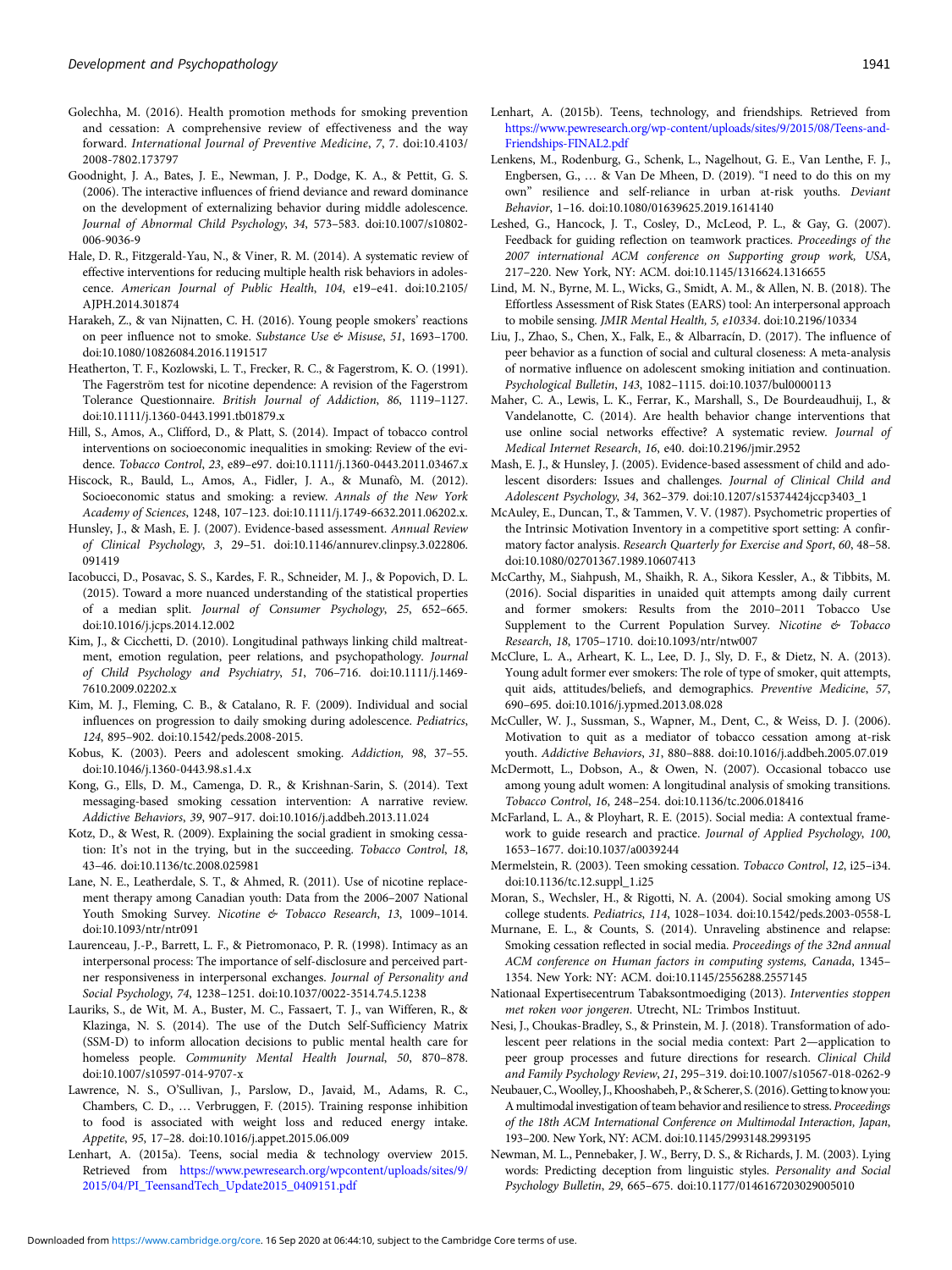- <span id="page-19-0"></span>Newman, M. G., Szkodny, L. E., Llera, S. J., & Przeworski, A. (2011). A review of technology-assisted self-help and minimal contact therapies for drug and alcohol abuse and smoking addiction: Is human contact necessary for therapeutic efficacy? Clinical Psychology Review, 31, 178–186. doi:10.1016/ j.cpr.2010.10.002
- O'Connell, K. A., Gerkovich, M. M., Cook, M. R., Shiffman, S., Hickcox, M., & Kakolewski, K. E. (1998). Coping in real time: Using ecological momentary assessment techniques to assess coping with the urge to smoke. Research in Nursing & Health, 21, 487–497. doi:10.1002/(SICI)1098-240X(199812) 21:6<487::AID-NUR3>3.0.CO;2-G
- Orji, R., Mandryk, R. L., & Vassileva, J. (2017). Improving the efficacy of games for change using personalization models. ACM Transactions on Computer-Human Interaction (TOCHI), 24, 32. doi:10.1145/3119929
- Parkin, S. (2013, June 7). Don't stop: The game that conquered smartphones. The New Yorker. Retrieved from [http://www.newyorker.com/tech/elements/](http://www.newyorker.com/tech/elements/dont-stop-the-game-that-conquered-smartphones) [dont-stop-the-game-that-conquered-smartphones](http://www.newyorker.com/tech/elements/dont-stop-the-game-that-conquered-smartphones)
- Pennebaker, J.W., Boyd, R.L., Jordan, K., & Blackburn, K. (2015). The development and psychometric properties of LIWC2015. Austin, TX: University of Texas at Austin.
- Pennebaker, J. W., & King, L. A. (1999). Linguistic styles: Language use as an individual difference. Journal of Personality and Social Psychology, 77, 1296–1312. doi:10.1037/0022-3514.77.6.1296
- Pennebaker, J. W., Mehl, M. R., & Niederhoffer, K. G. (2003). Psychological aspects of natural language use: Our words, our selves. Annual Review of Psychology, 54, 547–577. doi:10.1146/annurev.psych.54.101601.145041
- Peter, J., & Valkenburg, P. M. (2013). The effects of internet communication on adolescents' psychosocial development: An assessment of risks and opportunities. In A. N. Valdivia (Ed.), The international encyclopedia of media studies (pp. 678–697). Hoboken, NJ: Wiley-Blackwell. Retrieved from <https://onlinelibrary.wiley.com/doi/10.1002/9781444361506.wbiems136/full>.
- Pirie, K., Peto, R., Reeves, G. K., Green, J., Beral, V., & Million Women Study Collaborators. (2013). The 21st century hazards of smoking and benefits of stopping: A prospective study of one million women in the UK. The Lancet, 381, 133–141. doi:10.1016/S0140-6736(12)61720-6
- Ploderer, B., Smith, W., Pearce, J., & Borland, R. (2014). A mobile app offering distractions and tips to cope with cigarette craving: A qualitative study. JMIR mHealth and uHealth, 2, e23. doi:10.2196/mhealth.3209
- Poppelaars, A., Scholten, H., Granic, I., Veling, H., Johnson-Glenberg, M. C., & Luijten, M. (2018). When winning is losing: A randomized controlled trial testing a video game to train food-specific inhibitory control. Appetite, 129, 143–154. doi:10.1016/j.appet.2018.06.039
- Prinstein, M. J., & Giletta, M. (2016). Peer relations and developmental psychopathology. In D. Cicchetti (Ed.), Developmental Psychopathology (pp. 1–53). Hoboken, NJ: Wiley. doi:10.1002/97811 19125 556.devps y112.
- Prochaska, J. O., Velicer, W. F., Rossi, J. S., Goldstein, M. G., Marcus, B. H., Rakowski, W., … Rossi, S. R. (1994). Stages of change and decisional balance for 12 problem behaviors. Health Psychology, 13, 39–46. doi:10.1037//0278-6133.13.1.39.
- Przybylski, A. K., Rigby, C. S., & Ryan, R. M. (2010). A motivational model of video game engagement. Review of General Psychology, 14, 154–166. doi:10.1037/a0019440
- Ramo, D. E., Thrul, J., Delucchi, K. L., Hall, S., Ling, P. M., Belohlavek, A., & Prochaska, J. J. (2018). A randomized controlled evaluation of the tobacco status project, a Facebook intervention for young adults. Addiction, 113, 1683–1695. doi:10.1111/add.14245
- Rankin-Esquer, L. A., Burnett, C. K., Baucom, D. H., & Epstein, N. (1997). Autonomy and relatedness in marital functioning. Journal of Marital & Family Therapy, 23, 175–190. doi:10.1111/j.1752-0606.1997.tb00242.x
- Rijksinstituut voor Volksgezondheid en Milieu (RIVM) (2016). Sterfte door roken. Retrieved from [https://www.volksgezondheidenzorg.info/onderwerp/](https://www.volksgezondheidenzorg.info/onderwerp/roken/cijfers-context/oorzaken-en-gevolgen#!node-sterfte-en-verloren-levensjaren-door-roken) [roken/cijfers-context/oorzaken-en-gevolgen#!node-sterfte-en-verloren-levens](https://www.volksgezondheidenzorg.info/onderwerp/roken/cijfers-context/oorzaken-en-gevolgen#!node-sterfte-en-verloren-levensjaren-door-roken) [jaren-door-roken.](https://www.volksgezondheidenzorg.info/onderwerp/roken/cijfers-context/oorzaken-en-gevolgen#!node-sterfte-en-verloren-levensjaren-door-roken)
- Rubin, K. H., Bukowski, W. M., & Bowker, J. C. (2015). Children in peer groups. In R. M. Lerner (Ed.), Handbook of child psychology and developmental science (pp. 1–48). Hoboken, NJ: Wiley.
- Ryan, R. M. (1982). Control and information in the intrapersonal sphere: An extension of cognitive evaluation theory. Journal of Personality and Social Psychology, 43, 450–461. doi:10.1037//0022-3514.43.3.450
- Ryan, R. M., Rigby, C. S., & Przybylski, A. (2006). The motivational pull of video games: A self-determination theory approach. Motivation and Emotion, 30, 344–360. doi:10.1007/s11031-006-9051-8
- Schenk, L., Sentse, M., Lenkens, M., Engbersen, G., van de Mheen, D., Nagelhout, G. E., & Severiens, S. (2018). At-risk youths' self-sufficiency: The role of social capital and help-seeking orientation. Children and Youth Services Review, 91, 263–270. doi:10.1016/j.childyouth.2018.06.015
- Scholten, H., & Granic, I. (2019). Use of the principles of design thinking to address limitations of digital mental health interventions for youth. Journal of Medical Internet Research, 21, e11528. doi:10.2196/11528
- Scholten, H., Luijten, M., Poppelaars, A., Johnson-Glenberg, M. C., & Granic, I. (under review). Mechanisms of change in a Go/No-Go training video game for young adult smokers. Health Psychology.
- Scholten, H., Scheres, A., De Water, E., Graf, U., Granic, I., & Luijten, M. (2019). Behavioral trainings and manipulations to reduce delay discounting: A systematic review. Psychonomic Bulletin and Review. doi:10.3758/s13423-019-01629-2
- Seih, Y. T., Lin, Y. C., Huang, C. L., Peng, C. W., & Huang, S. P. (2008). The benefits of psychological displacement in diary writing when using different pronouns. British Journal of Health Psychology, 13, 39–41. doi:10.1348/ 135910707X250875
- Sexton, J. B., & Helmreich, R. L. (2000). Analyzing cockpit communications: The links between language, performance, error, and workload. Human Performance in Extreme Environments, 5, 63–68.
- Shiffman, S. (2009). Ecological momentary assessment (EMA) in studies of substance use. Psychological Assessment, 21, 486–497. doi:10.1037/a0017074
- Simon, P., Kong, G., Cavallo, D. A., & Krishnan-Sarin, S. (2015). Update of adolescent smoking cessation interventions: 2009–2014. Current Addiction Reports, 2, 15–23. doi:10.1007/s40429-015-0040-4.
- Solberg, L. I., Asche, S. E., Boyle, R., McCarty, M. C., & Thoele, M. J. (2007). Smoking and cessation behaviors among young adults of various educational backgrounds. American Journal of Public Health, 97, 1421–1426. doi:10.2105/AJPH.2006.098491
- Springvloet, L., Kuipers, M. A. G., & Van Laar, M. (2017). Effecten van tabaksontmoedigende beleidsmaatregelen onder rokers met een lage sociaaleconomische status. Utrecht, NL: Trimbos Instituut.
- Stockings, E., Hall, W. D., Lynskey, M., Morley, K. I., Reavley, N., Strang, J., … & Degenhardt, L. (2016). Prevention, early intervention, harm reduction, and treatment of substance use in young people. The Lancet Psychiatry, 3, 280–296. doi:10.1016/ S2215-0366(16)00002-X
- Struik, L. L., Bottorff, J. L., Baskerville, N. B., & Oliffe, J. L. (2018). The crush the crave quit smoking app and young adult smokers: Qualitative case study of affordances. JMIR mHealth and uHealth, 6, e134. doi:10.2196/mhealth.9489
- Subrahmanyam, K., & Smahel, D. (2010). Digital youth: The role of media in development. New York, NY: Springer.
- Suresh, K. P. (2011). An overview of randomization techniques: An unbiased assessment of outcome in clinical research. Journal of Human Reproductive Sciences, 4, 8–11. doi:10.4103/0974-1208.82352
- Sussman, S., & Sun, P. (2009). Youth tobacco use cessation: 2008 update. Tobacco Induced Diseases, 5, 3. doi:10.1186/1617-9625-5-3
- Sussman, S., Sun, P., & Dent, C.W. (2006). A meta-analysis of teen cigarette smoking cessation. Health Psychology, 25, 549–557. doi:10.1037/0278-6133.25.5.549
- Tamersoy, A., Chau, D. H., & De Choudhury, M. (2017). Analysis of smoking and drinking relapse in an online community. Proceedings of the 2017 International Conference on Digital Health, 33–42. New York, NY: ACM. doi:10.1145/3079452.3079463
- Tausczik, Y. R., & Pennebaker, J. W. (2010). The psychological meaning of words: LIWC and computerized text analysis methods. Journal of Language and Social Psychology, 29, 24–54. doi:10.1177/0261927X09351676
- Thrul, J., & Ramo, D. E. (2017). Cessation strategies young adult smokers use after participating in a facebook intervention. Substance Use & Misuse, 52, 259–264. doi:10.1080/10826084.2016.1223690
- Thun, M. J., Carter, B. D., Feskanich, D., Freedman, N. D., Prentice, R., Lopez, A. D., … & Gapstur, S. M. (2013). 50-year trends in smoking-related mortality in the United States. New England Journal of Medicine, 368, 351–364. doi:10.1056/NEJMsa1211127
- Towns, S., DiFranza, J. R., Jayasuriya, G., Marshall, T., & Shah, S. (2017). Smoking cessation in adolescents: Targeted approaches that work. Paediatric Respiratory Reviews, 22, 11–22. doi:10.1016/j.prrv.2015.06.001